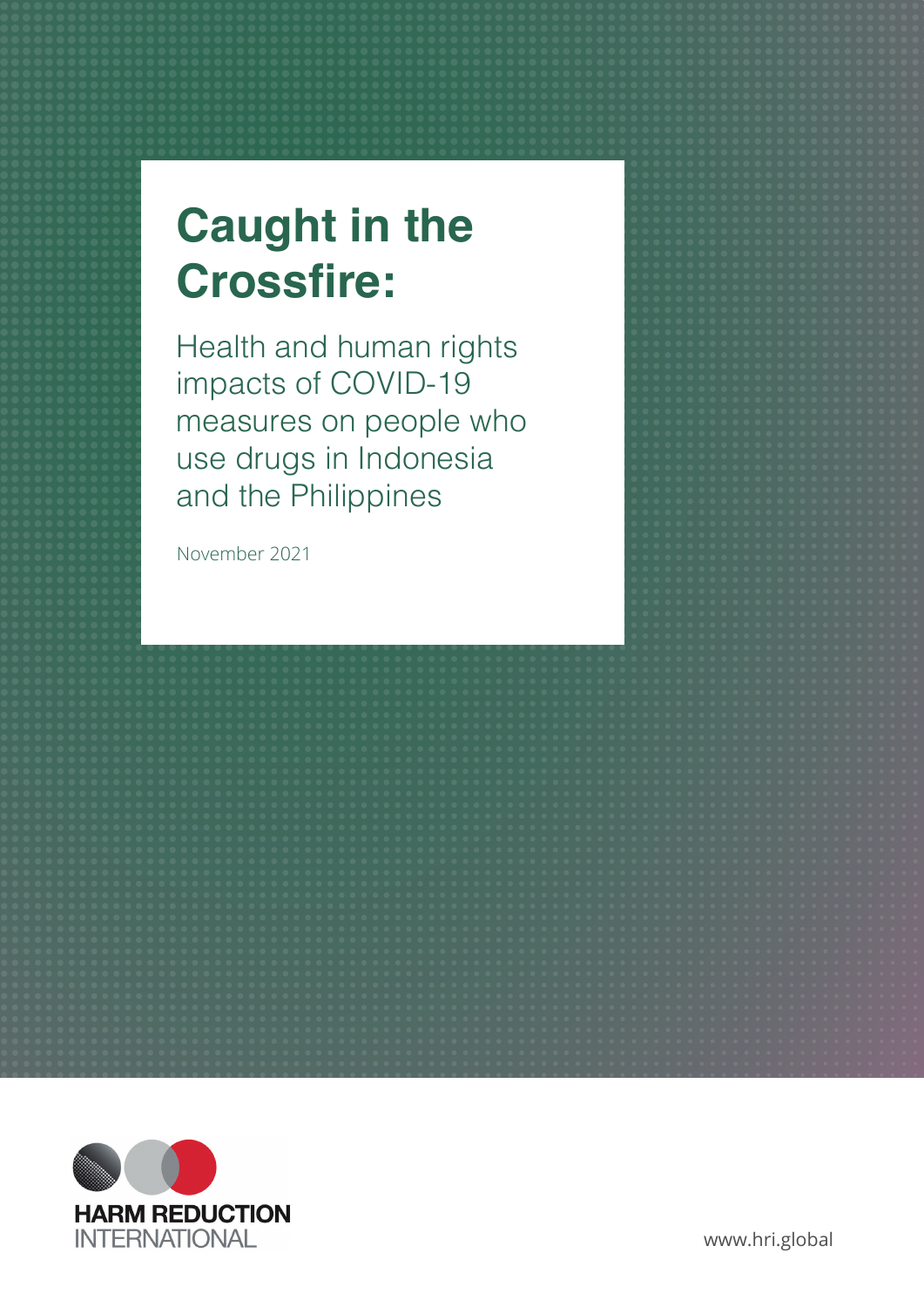## **Caught in the Crossfire:**

Health and human rights impacts of COVID-19 measures on people who use drugs in Indonesia and the Philippines

#### **Ajeng Larasati and Giada Girelli**

© Harm Reduction International, 2021

ISBN 978-1-8380910-9-5

Designed by Mark Joyce

Published by Harm Reduction International, 61 Mansell Street, Aldgate, London, E1 8AN Telephone: +44 (0)20 7324 3535 E-mail: office@hri.global Website: www.hri.global

Harm Reduction International (HRI) is a leading non-governmental organisation dedicated to reducing the negative health, social and legal impacts of drug use and drug policy. We promote the rights of people who use drugs and their communities through research and advocacy to help achieve a world where drug policies and laws contribute to healthier, safer societies. The organisation is an NGO with Special Consultative Status with the Economic and Social Council of the United Nations.

#### **Acknowledgements**

This report was made possible thanks to financial support by Open Society Foundations.

HRI would like to recognise the contributions and expert guidance of AKSI Keadilan Indonesia and IDUcare, Philippines in the research and analysis for this report. HRI also thanks all people who use drugs, paralegals, and service providers who agreed to take part in the research and share their experiences and views.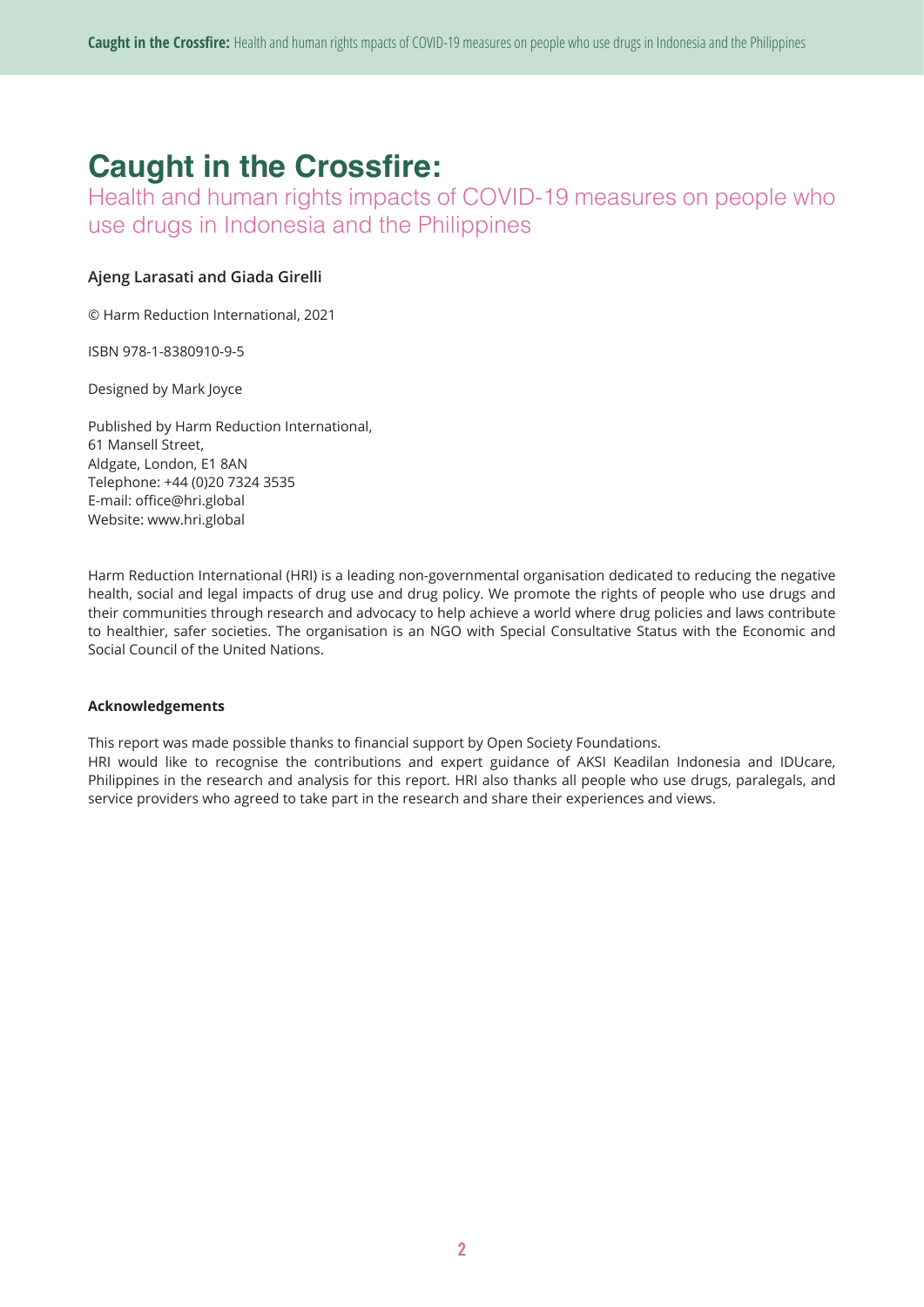## **Contents**

| 1. Introduction                                                                   | 4              |
|-----------------------------------------------------------------------------------|----------------|
| 1.1. Objectives and methodology                                                   | 4              |
| 1.2. The COVID-19 situation and policy responses in Indonesia and the Philippines | 6              |
| 2. Key Findings                                                                   | $\overline{7}$ |
| 2.1. Respondents' profile                                                         | $\overline{7}$ |
| 2.2. Impact of the pandemic on livelihoods and socio-economic support             | 8              |
| 2.3. Criminalisation, policing, and detention during COVID-19                     | 10             |
| - Contact with law enforcement                                                    | 10             |
| - Arrest, detention and health in detention                                       | 13             |
| 2.4. Impact of COVID-19 and related measures on the health                        |                |
| of people who use drugs and their access to health services                       | 15             |
| - Impact of COVID-19 and related measures on drug use and drug treatment          | 15             |
| - Access to COVID-19 health services by people who use drugs                      | 17             |
| - Vaccination, and community perspectives on the COVID-19 vaccine                 | 18             |
| - Availability and accessibility of other health services during the pandemic     | 19             |
| 2.5. Community perspective on policing and surveillance, and COVID-19 policies    | 21             |
| - Community's views on increase in policing and surveillance                      | 21             |
| - Community's views and recommendations on the COVID-19 response                  | 23             |
| 3. Conclusions                                                                    | 26             |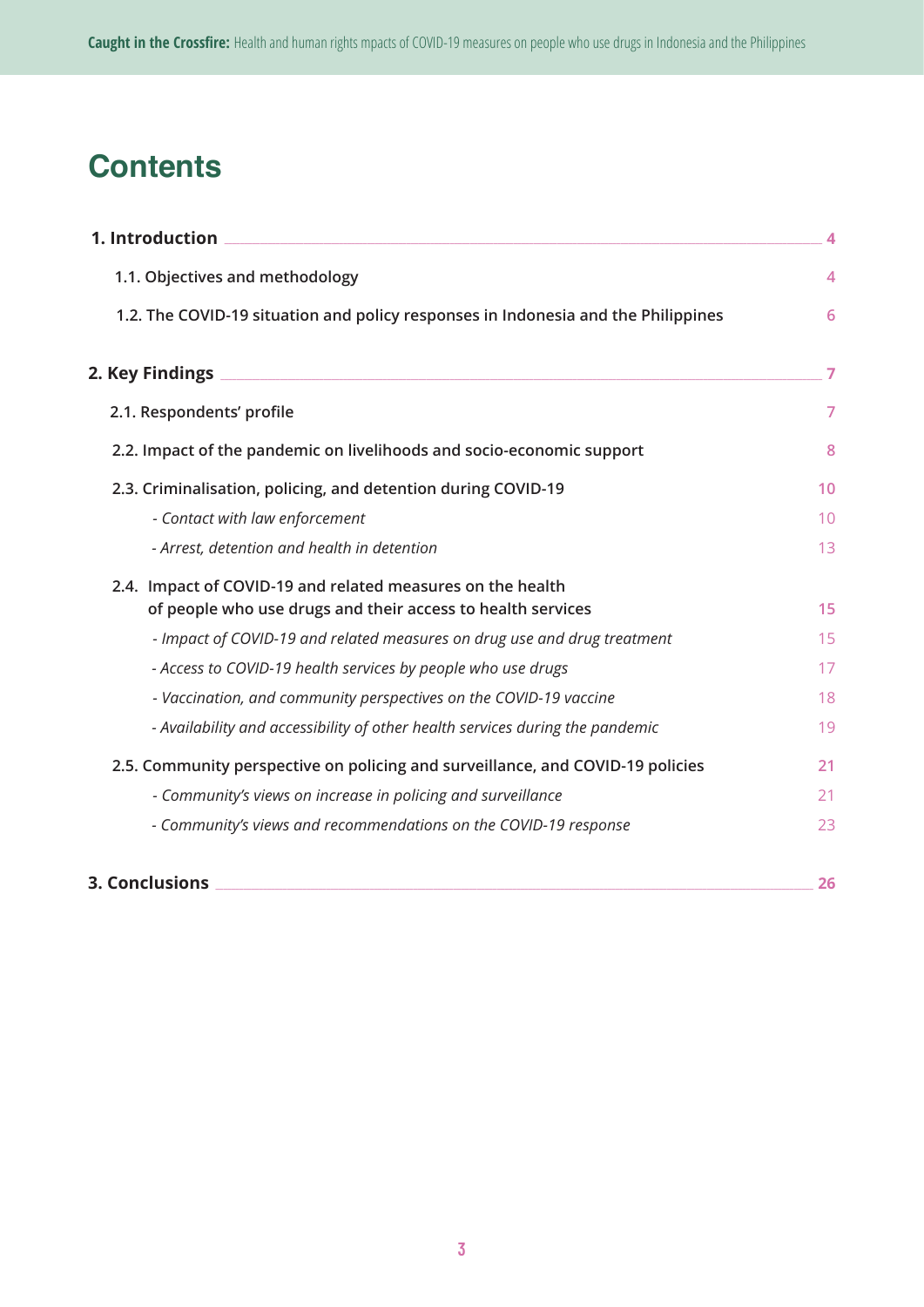## **1. Introduction**

COVID-19, as well as government responses to the pandemic, are having unprecedented impacts on peoples' lives, and are exacerbating vulnerabilities and inequalities. Since the early stages of the pandemic, many governments around the world have resorted to securitised strategies centred around control and punishment, introducing lockdowns and other restrictive health protocols as well as administrative and criminal sanctions for their violations, and elevating law enforcement to key management and implementation positions in the COVID-19 response. This has often led to policies skewed towards repression and control, rather than health, transparency, and socio-economic support. Furthermore, the expansion of law enforcement powers has in several contexts resulted in increased criminalisation, surveillance, and targeting. As a result, populations already vulnerable and marginalised have experienced heightened policing, discrimination, and detrimental impacts on their rights and health.<sup>1</sup>

While the impacts of these policies on vulnerable communities such as women, migrant workers, and refugees are well-documented, less information is available on the repercussions on the rights and health of people who use drugs and their communities.<sup>2</sup>

## **1.1. Objectives and methodology**

To gain better insight into the issue, in March 2021 Harm Reduction International (HRI) set out to explore how policies introduced by governments to control the spread of COVID-19 impacted on the health and rights of people who use drugs, who are among the most criminalised and marginalised in many societies.

This report describes and analyses the findings of this research, with a focus on how securitised approaches affect the livelihood, security, health, and human rights of people who use drugs, their families, and their communities.

This report is a result of collaboration with local partners to track governments' responses to COVID-19 and their compatibility with human rights obligations.<sup>3</sup> Indonesia and the Philippines were selected for their extremely punitive approaches to drug control, in many ways similar to their ongoing COVID-19 control policies. Further, in both countries there are strong, well-established organisations of people who use drugs, which could lead on interviews and data collection with members of the community. These organisations are AKSI Keadilan Indonesia (AKSI) in Indonesia, and IDUcare in the Philippines. AKSI provides community-based legal aid services and education for people who use drugs and other vulnerable groups in Indonesia;<sup>4</sup> while IDUcare is a peer-based community of people affected by drugs aiming towards behaviour change, integral health and upholding and defending human rights, which is based in Cebu City, Philippines.5

3 For more on this, see https://www.hri.global/covid-emergency-powers.

<sup>1</sup> Among others, see: Asia Centre (2021), 'The Securitisation of COVID-19 Health Protocols: Policing the Vulnerable, Infringing their Rights', (Bangkok: Asia Centre), https://www.hri.global/files/2021/08/18/HRI\_Asia\_Centre\_-\_Securitisation\_FINA1.PDF. UN Committee on the Elimination of Racial Discrimination, 'Statement 3 (2020): Prevention of Racial Discrimination, Including Early Warning and Urgent Action Procedures' (101st Session, 4 – 7 August 2020).

<sup>2</sup> For earlier resources, see: INPUD (August 2020), 'INPUD Online Survey on COVID-19 & People Who Use Drugs (PWUD) Data Report 2' (London: INPUD), https://www.inpud.net/sites/default/files/COVID-19%20Survey%20Data%20Report%202\_0.pdf.

https://aksikeadilan.org/tentang-kami/.

<sup>5</sup> https://www.facebook.com/IDUCAREHomeOfHope/.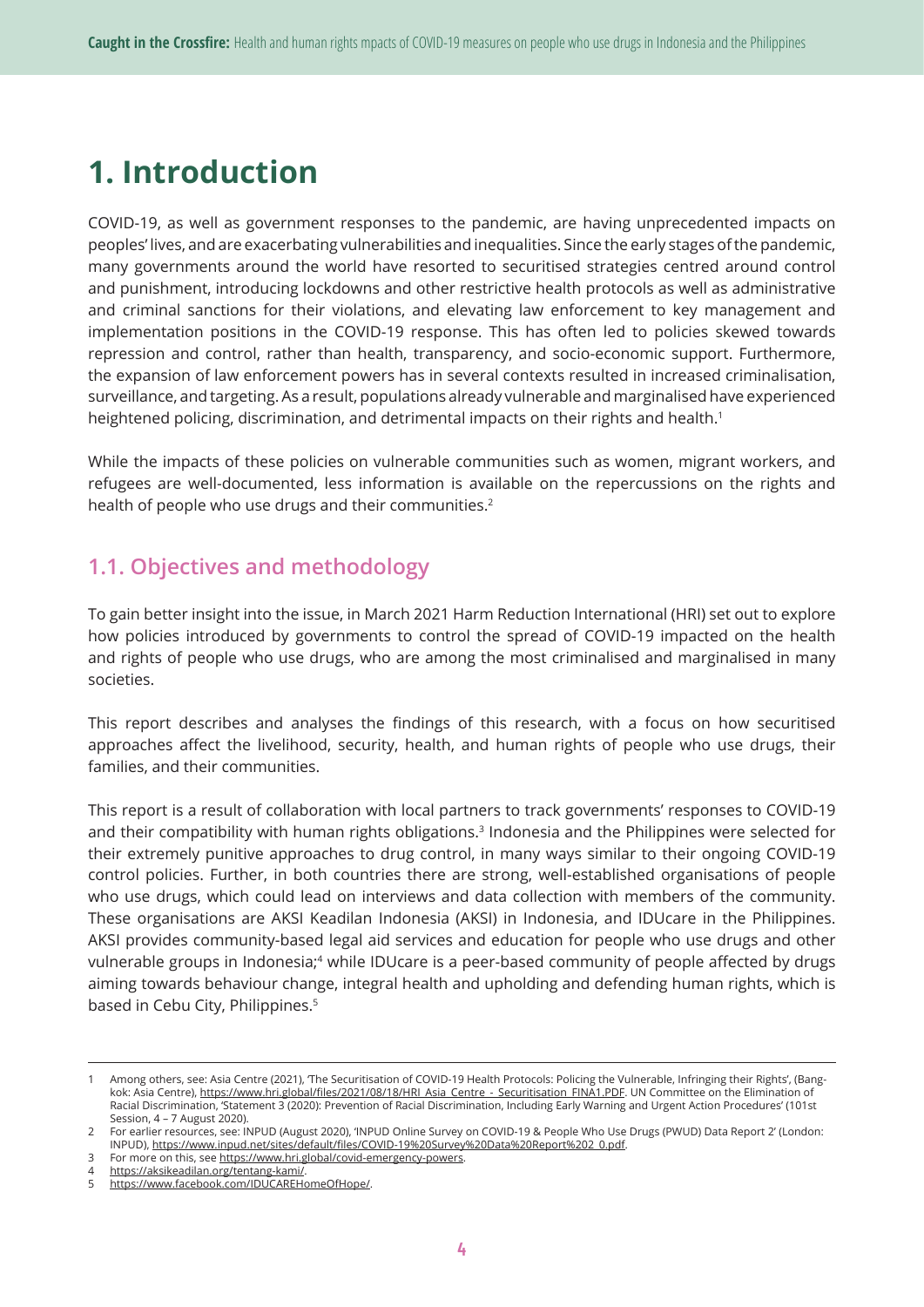To gather information, a survey was developed by HRI together with AKSI and IDUcare, with questions divided into the following categories:6

- **Demographic information;**
- **IMPACT OF COVID-19 and COVID-19 responses;**
- $\triangleright$  Contact with law enforcement during the COVID-19 pandemic;
- **EXEC** Gender-based violence experienced during the COVID-19 pandemic;
- Detention during the COVID-19 pandemic;
- Vaccination for COVID-19:
- **EXECO Access to health services during the COVID-19 pandemic.**

The data collection was conducted through interviews (in the Philippines) with 30 people, and Focus Groups (in Indonesia) with 27 people. The size of the sample is limited because of the obstacles that COVID-19 posed on data collection, the sensitive nature of the topic, as well as financial, legal, logistical, and time constraints. While many groups are represented in the sample, it cannot claim to be representative of the population of people who use drugs in both countries as a whole. Rather, the primary aim of this report is to amplify the voices, experiences, and concerns of people who use drugs living in already punitive contexts, and to outline their recommendations for a human rights and health centred response to COVID-19.

In Indonesia, the survey was rolled out in the form of online Focus Group Discussions (Focus Groups) organised by AKSI. Three Focus Groups were conducted between 19 and 21 July 2021, with a total of 27 people who use drugs (including some working as community paralegals) participating. In the Philippines, the survey was rolled out by IDUcare between 12 June and 12 July 2021 among 30 people who use drugs in Cebu City. Participants were identified through IDUcare's network, and answers were collected through one-to-one interviews. Because of the sensitivity of the questions, some participants asked to provide answers in writing. Both in Indonesia and in the Philippines, not all participants answered all the questions.

AKSI and IDUcare selected the data collection methods by taking into account the specific contexts in which the survey was rolled out, and evaluating which method would have been the safest and most effective in each country. For example, health protocols in the Philippines allowed for in-person meetings, but reluctance to discuss the subject because of fear and stigmatisation made group discussions unfeasible. In Indonesia, respondents agreed to openly answer the questions in group discussions, but COVID-19 regulations did not allow for in-person gatherings. The methods employed impacted the kind and quality of results, with more quantitative information available in the Philippines, and more in-depth testimonies gathered from Indonesia. The interviews and Focus Groups were conducted in local languages, with the results subsequently translated into English by AKSI and IDUcare, and sent to HRI to be analysed and collated, together with a short reflection for the Philippines and an analysis for Indonesia.

The full survey is available in Annex 1.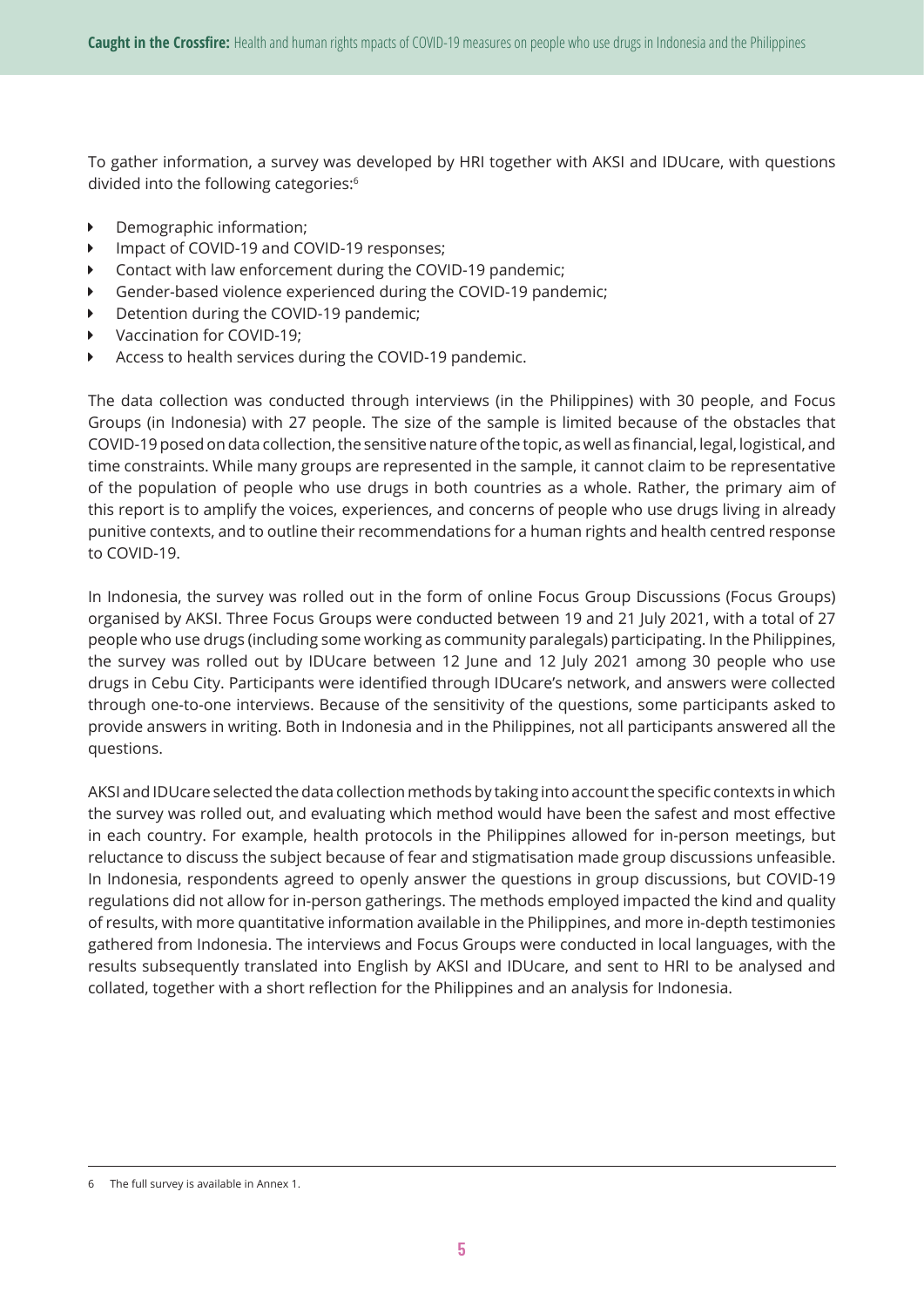## **1.2 The COVID-19 situation and policy responses in Indonesia and the Philippines7**

Both Indonesia and the Philippines adopted highly securitised approaches to COVID-19 control, implementing strategies focused on limitation of movement, surveillance, and punishment. A wide range of actors, from the UN to civil society organisations, have highlighted the limited effectiveness of these policies, their failure to prioritise health and socio-economic support, and their detrimental effect on the health and human rights of the population; with a particularly dire impact on vulnerable communities.

The first COVID-19 case in the Philippines was confirmed in late January 2020. Since March 2020, the government has used the powers provided by the declaration of a State of Calamity (16 March 2020) and State of Emergency (24 March 2020) to impose and enforce lockdowns, close public spaces and nonessential businesses, impose mask-wearing mandates, and empower Local Government Units (LGUs) to introduce parallel measures. All Filipinos were mandated to stay inside their homes at all times, and LGUs issued quarantine passes for one person per household, that permitted the bearer to leave the home within a certain area on a specific schedule. Failure to comply with local or national COVID-19 protocols could be punished with a fine and/or imprisonment. Similarly, in Indonesia, on 31 March 2020, the government declared a Public Health Emergency which placed several areas of the country under 'large-scale social restriction', which significantly limited movement. A nationwide mask-wearing mandate was also imposed in April 2020. Fines and community service were envisaged as punishment for failure to comply with COVID-19 regulations both at the national and local level.

Despite these restrictive policies, the rates of COVID-19 transmission and COVID-19 related deaths remained high, and were often among the highest in the region: throughout 2020 and 2021, record COVID-19 outbreaks were repeatedly recorded in both countries.<sup>8</sup> As of 10 October 2021, over 4 million cases and 142,000 deaths had been recorded in Indonesia,<sup>9</sup> with new peaks throughout June and July 2021.10 In the Philippines, WHO confirmed over 2.5 million cases and almost 40,000 deaths,11 and a new daily record of 22,820 cases was reported in September 2021.12

<sup>7</sup> Unless otherwise specified, the source for all the information in this section is Asia Centre (2021), 'The Securitisation of COVID-19 Health Protocols: Policing the Vulnerable, Infringing their Rights'.

<sup>8</sup> For example: The Japan Times (7 August 2020), 'Philippines now has worst COVID-19 outbreak in Southeast Asia, Bloomberg (29 September 2021), https://www.japantimes.co.jp/news/2020/08/07/asia-pacific/philippines-coronavirus-southeast-asia/; 'Why the Philippines Became the Worst Place to be in COVID',https://www.bloomberg.com/news/articles/2021-09-29/why-the-philippines-just-became-the-worst-place-to-be-incovid; Fira Abdurachman, Richard C. Paddock, and Muktita Suhartono (17 July 2021), 'The Pandemic Has a New Epicenter: Indonesia', New York Times, https://www.nytimes.com/2021/07/17/world/asia/indonesia-covid.html.

<sup>9</sup> https://covid19.who.int/region/searo/country/id.

<sup>10</sup> Joshua Kurlantzick (30 September 2021), 'Indonesia Finally May Have Turned a Corner on COVID-19', *Council on Foreign Relations*, https://www. cfr.org/blog/indonesia-finally-may-have-turned-corner-covid-19.

<sup>11</sup> https://covid19.who.int/region/wpro/country/ph.

<sup>12</sup> Reuters (9 September 2021), 'Philippines sees record 22,820 new daily coronavirus cases', https://www.reuters.com/world/asia-pacific/philippines-sees-record-22820-new-daily-coronavirus-cases-2021-09-09/.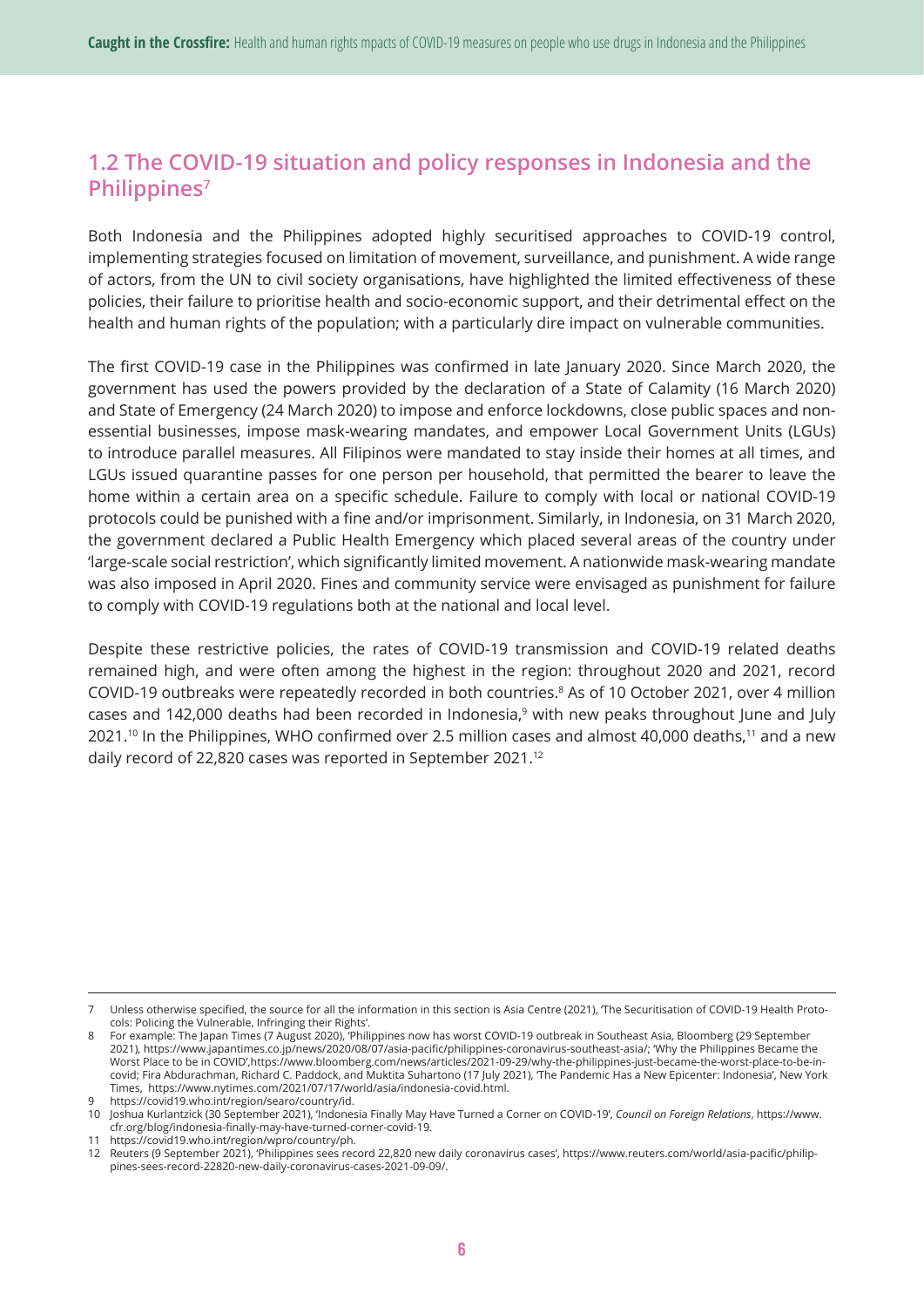## **2. Key findings**

## **2.1. Respondents' profile**

All the respondents in the Philippines were Filipino nationals. Twenty identified as males and 10 as females. Thirteen respondents were aged 30-44, nine were between 45-60, seven were between 22-29, and one was 18-21. All identified as people who use drugs; in addition, nine identified as people living with HIV, six as sex workers, and two as migrant workers. Twelve reported being unemployed at the time the interview was conducted, while the remaining 18 were in either fixed (7) or freelance (11) employment.

All the respondents in Indonesia were Indonesian nationals. Thirteen identified as females, 11 as males, and three as transgender. Eighteen respondents were aged 30-44, three were between 45-60, five were between 22-29, and one person did not give their age information. Twenty-three respondents identified as persons who use drugs, one indicated having a history of drug use, while three did not report any history of drug use. Six identified as people living with HIV, four as LGBTQI+ individuals, three as sex workers, and one as a social activist (with no further explanation). Five respondents reported being unemployed, while nine people worked as freelancers; three were in fixed employment in different sectors. At the time of the Focus Groups, the respondents lived in different provinces of Indonesia: seventeen in West Java, four in Jakarta, and one each in Banten, Bali, Central Java, East Java, North Sumatera and South Sumatera.

The number of participants who reported contracting COVID-19 is low: two respondents in the Philippines, and four in Indonesia. However, this finding must be considered in light of issues around the availability and accessibility of COVID-19 testing in the two countries, which will be addressed in-depth in section 2.4.



## **Self-identification as a member of a vulnerable group**

|                               | <b>Indonesia</b> | <b>Philippines</b> |
|-------------------------------|------------------|--------------------|
| Person who uses drugs         | 23               | 30                 |
| <b>People living with HIV</b> | 6                | q                  |
| <b>Sex Worker</b>             | 3                | 6                  |
| LGBTQI+                       | 4                |                    |
| <b>Migrant Worker</b>         |                  | $\mathcal{P}$      |
| <b>Social Activist</b>        |                  |                    |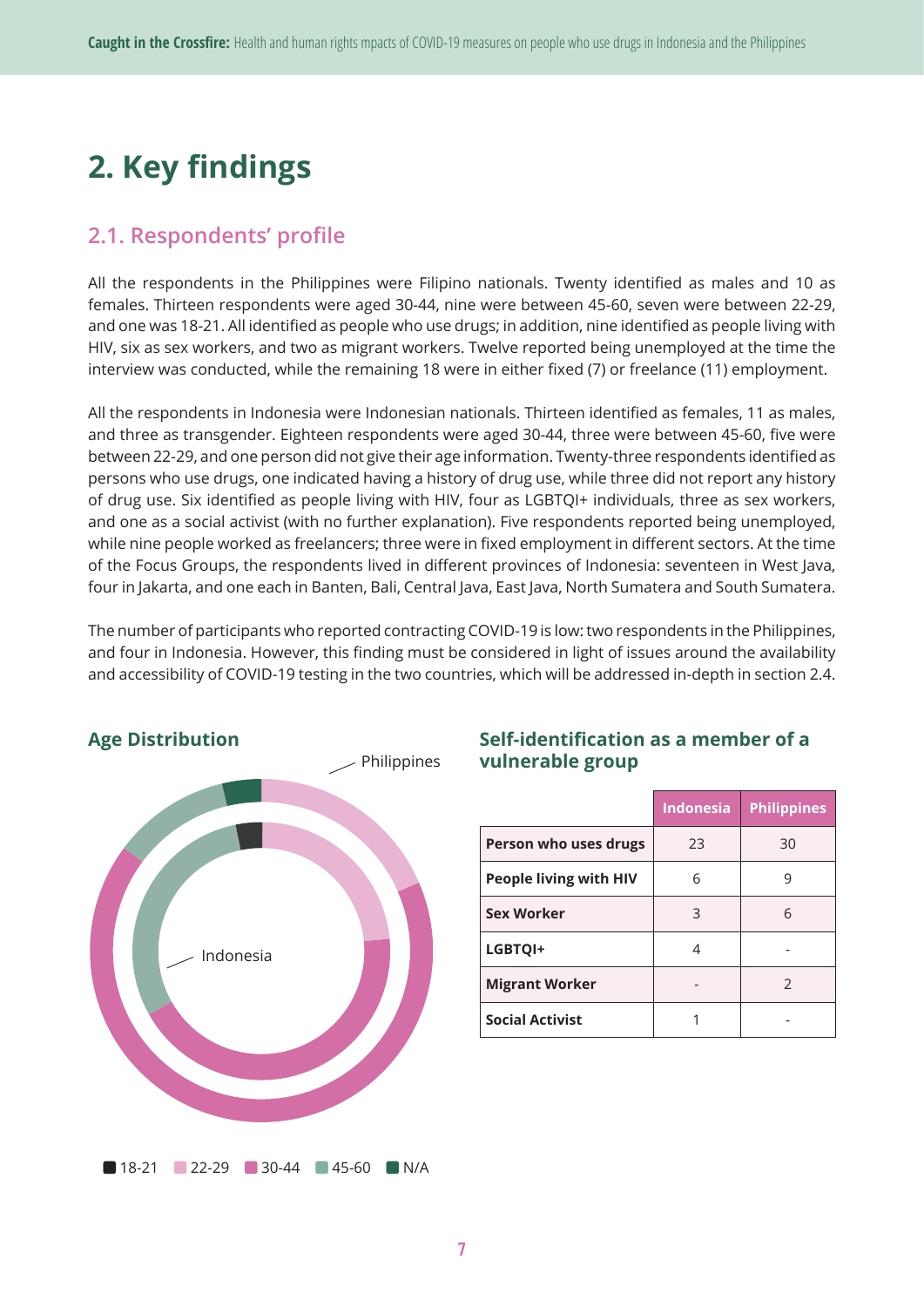## **2.2. Impact of the pandemic on livelihoods and socio-economic support**

By restricting movement, the ability to work and earn an income, and in many cases access to food, housing, education, and public services, the pandemic - as well as measures introduced to contain the spread of the virus - has had a significant impact on people's standards of living. Already vulnerable groups, such as informal and migrant workers, were hit the hardest. For this reason, policymakers were urged to "prioritise measures to guarantee basic economic and social rights."<sup>13</sup> This was essential in order not only to protect livelihoods and social stability, but also to successfully control the spread of the virus, by putting people and communities in the necessary conditions to comply with health protocols.

When asked whether their employment and/or income were negatively affected by the pandemic, many respondents from both countries gave an affirmative answer. As people who use drugs are criminalised, stigmatised, and marginalised in both countries, many of them are unemployed or work in informal sectors.<sup>14</sup> That was also the case for the surveys' sample, with at least 20 respondents (11 from the Philippines and nine in Indonesia) identifying as informal workers.

As many as 86% (26) of respondents in the Philippines said that their income was reduced as a consequence of the pandemic (three answered no, and one did not provide an answer). Of those who provided further details, most (18) identified the lockdown - with the closure of businesses and the halting of daily activities - as the main reason. Participants in Indonesia gave similar responses, with at least 12 informants explicitly acknowledging that their income was significantly reduced compared to before the pandemic. As in the case of the Philippines, those identifying as sex workers noted that they had fewer clients and thus less income. Amidst a pandemic, and lacking the necessary support, they were left with an impossible choice between income, health, and risk of punishment both for violating COVID-19 protocols, and for engaging in sex work – which is criminalised in both countries:15



## **"(As a sex worker), I am afraid to get a client. I don't know whether they will have COVID-19. I am afraid of the risk because I meet many people every day. If I want to accept a client at night, the road is closed and there is also a curfew."**

People found themselves forced to sell or return essential items. One respondent from Indonesia mentioned that she had to return her motorbike because she could not afford instalments anymore; while when asked to share his phone number for follow-ups to the survey, a participant from the Philippines said that he "had to sell [his] phone to buy food." One informant who works as a community outreach worker stated that his salary was not reduced, but that he lost a significant amount of income in the form of per diems/transportation allowance that is usually given to attend in-person meetings or going on work trips. Two respondents from Indonesia who owned small businesses (a street Thai tea seller and traditional chips seller) reported they had to close down because of the loss of clients and thus income. Similarly, three respondents who earned money by selling drugs before the pandemic (two from Indonesia and one from the Philippines) reported a decreased income, including because buyers requested to pay for the drugs at a later time.

14 For a definition of 'informal economy', see https://www.ilo.org/global/topics/dw4sd/themes/informal-economy/lang--en/index.htm. 15 For more information, see: Global Network of Sex Work Projects, 'Global Mapping of Sex Work Laws', available at: https://www.nswp.org/sex-

<sup>13</sup> United Nations (April 2020), 'COVID-19 and Human Rights: we are all in this together', https://www.un.org/sites/un2.un.org/files/un\_policy\_brief\_ on\_human\_rights\_and\_covid\_23\_april\_2020.pdf.

work-laws-map (last accessed 27/10/2021).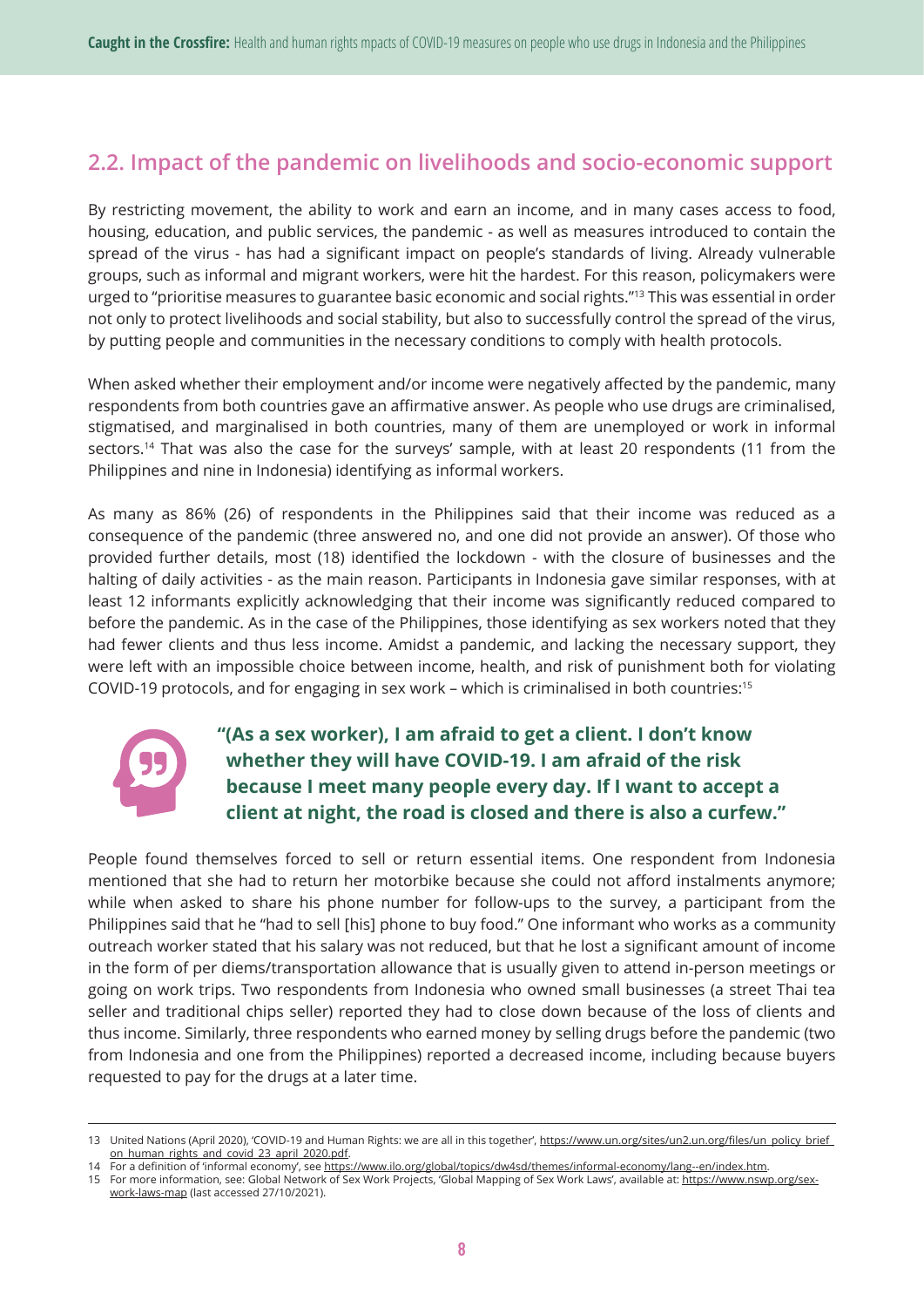Despite this significant impact on livelihood, 26% of Filipino respondents declared they had received no support from public authorities. Three did not provide an answer, while the remaining 18 reported some limited support, mostly in the form of cash and/or food. The food aid normally included canned food, instant noodles, and rice, which do not allow for a nutritionally complete diet. The monetary support most often consisted of PHP 6,000 (USD 120) - roughly two-thirds of the average monthly income for non-agricultural workers in Cebu - for either one or two months, suggesting this was highly insufficient to make up for the loss of income. This finding is of particular interest when read in conjunction with self-reported reasons for violating curfews and other lockdown measures: of the 21 Filipino respondents who admitted to failing to comply with lockdown regulations, at least nine cited needing essential items (mostly food) or money as the reason. Other two indicated family-related reasons.

The Indonesian government also provided some assistance to low-income families, in the form of cash, inkind, or a combination of the two. However, only four out of 27 respondents confirmed that they received social assistance from the government. One of them reported that in order to get social assistance from the Ministry of Social Affairs, she had to go to a designated location, where no health protocols were implemented during the distribution process. In terms of cash support, participants received different amounts ranging from USD 6 - USD 25 per disbursement, and reportedly got the disbursement only once or, in one case, three times throughout the pandemic. As in the case of the Philippines, the amount was completely inadequate to compensate for the financial stress posed by the emergency.

It is unclear whether the other Indonesian respondents did not get the social assistance due to a failure to meet the criteria or for other reasons, such as mismanagement of allocated public funds by senior officials. Notably, in August 2021 former Indonesia's Minister of Social Affairs, Juliari Batubara, was convicted for corrupting COVID-19 social assistance funds, which is believed to have prevented many from getting the support they were eligible for.16 One respondent, who works as the Head of Neighbourhood Association (the lowest administrative unit in Indonesia), reported that although having been informed that social assistance had been distributed to local municipalities, this had not been delivered yet to the people in his neighbourhood.

Despite not receiving the needed support from the government, some Indonesian informants indicated that they received significant support from their peer communities, civil society organisations, and/or their workplace, in the form of basic staples and Personal Protective Equipment (PPE) (including face masks and hand sanitiser), and in some instances cash. Furthermore, members of the community and civil society organisations also helped respondents access essential medication, such as antiretroviral drugs (ARV):



**"During the self-isolation, I realised that support comes from my community, not from the government. I got a lot of support and help from the community. They often sent me foods and vitamins."**

<sup>16</sup> Channel News Asia (23 August 2021), 'Former Indonesian minister jailed for 12 years in COVID-19 graft case', https://www.channelnewsasia. com/asia/indonesia-former-minister-juliari-batubara-covid-19-graft-jailed-2130421.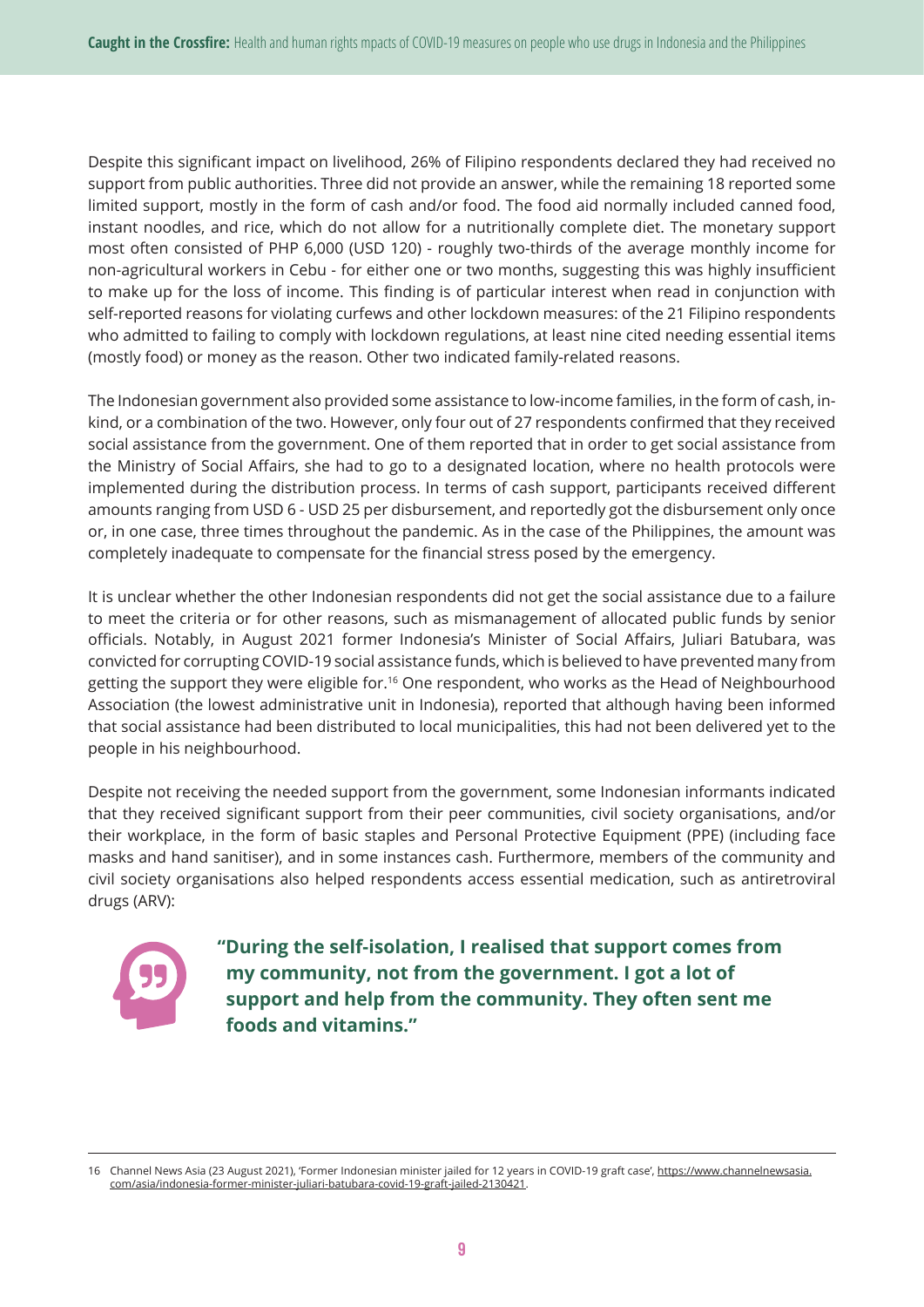## **2.3. Criminalisation, policing, and detention during covid-19**

#### *Contact with law enforcement*

In order to control the spread of this COVID-19, governments around the world - including in Indonesia and the Philippines - adopted measures aimed at restricting movement, interactions, and thus opportunities for the virus to spread in the community. In many cases, these measures provided the police and law enforcement with new, expanded powers - including to enforce health protocols and punish those found violating them, and to monitor and surveil communities. While to some degree necessary, the result was in many cases the heightened policing of already targeted groups and communities, which in turn increased the risk of police violence and abuse. As detailed below, people who use drugs noted how COVID-19-related powers were widely misused as an additional tool to control and target them, creating a continuum between the ongoing 'war on drugs' and the new 'war on Covid-19' (both often described as ultimately a 'war on the poor').

This clearly emerged in a testimony from Indonesia, where Anwar<sup>17</sup> from East Java reported that he and his friends were arrested (on separate occasions) after the police conducted unlawful drug tests against them as part of a COVID-19 raid (whereby law enforcement patrolling the area disperses people found in violation of COVID-19 protocols). In Anwar's case, the police conducted a urine test - which is in itself an ineffective and harmful practice, and can be an arbitrary interference with the right to privacy<sup>18</sup> after seeing a picture of cannabis on Anwar's phone. In the case of Anwar's friend, it remains unknown what triggered the urine test. Despite there being no legal justification for conducting drug tests during COVID-19 raids, they were far from a rare occurrence, leading the community of people who use drugs to question the real reason behind the COVID-19 patrols and raids; particularly in light of the extortion that often happens in drug cases.19

As one respondent concluded:



## **"So what is the real objective? To disperse the crowd, or to net [people who use drugs]?"**

In some cases, the same authorities who are tasked with drug law enforcement were also put in charge of COVID-19 control. For example, according to one Indonesian respondent, police from the Directorate of Drug Investigation were among the law enforcement divisions who carried out COVID-19 patrols in his neighbourhood. It is unclear what the legal basis for the Directorate of Drug Investigation's involvement was, as Police Telegram Letter No. ST/983/111/OPS.4.5/2020 only assigned personnel from the Directorate of Community and Society Development, Directorate of Vital Object Protection, Directorate of Water Unit, and Directorate of Patrol Unit to conduct such operations. Similarly in the Philippines, the ongoing

<sup>17</sup> Pseudonym. Participants' names were changed to protect their identity.

<sup>18</sup> Among others, Working Group on Arbitrary Detention (20 March 2019), 'States should stop arbitrary detentions for drug offences, say UN rights experts', www.ohchr.org/EN/NewsEvents/Pages/DisplayNews.aspx?NewsID=24369&LangID=E.

<sup>19</sup> In a recent policy paper, Lembaga Bantuan Hukum Masyarakat (LBHM) stated that 75% of people who are arrested for drug offences experienced extortion from law enforcement agencies. See Yosua Octavian and Aisya Humaida (2021), 'Potret Penahanan: Minim Bantuan Hukum, Masih Terjadi Penyiksaan, Dan Pemerasan' (Jakarta: LBHM), https://lbhmasyarakat.org/wp-content/uploads/2021/07/POTRET-PENA-HANAN-BANTUAN-HUKUM\_LBHM.pdf.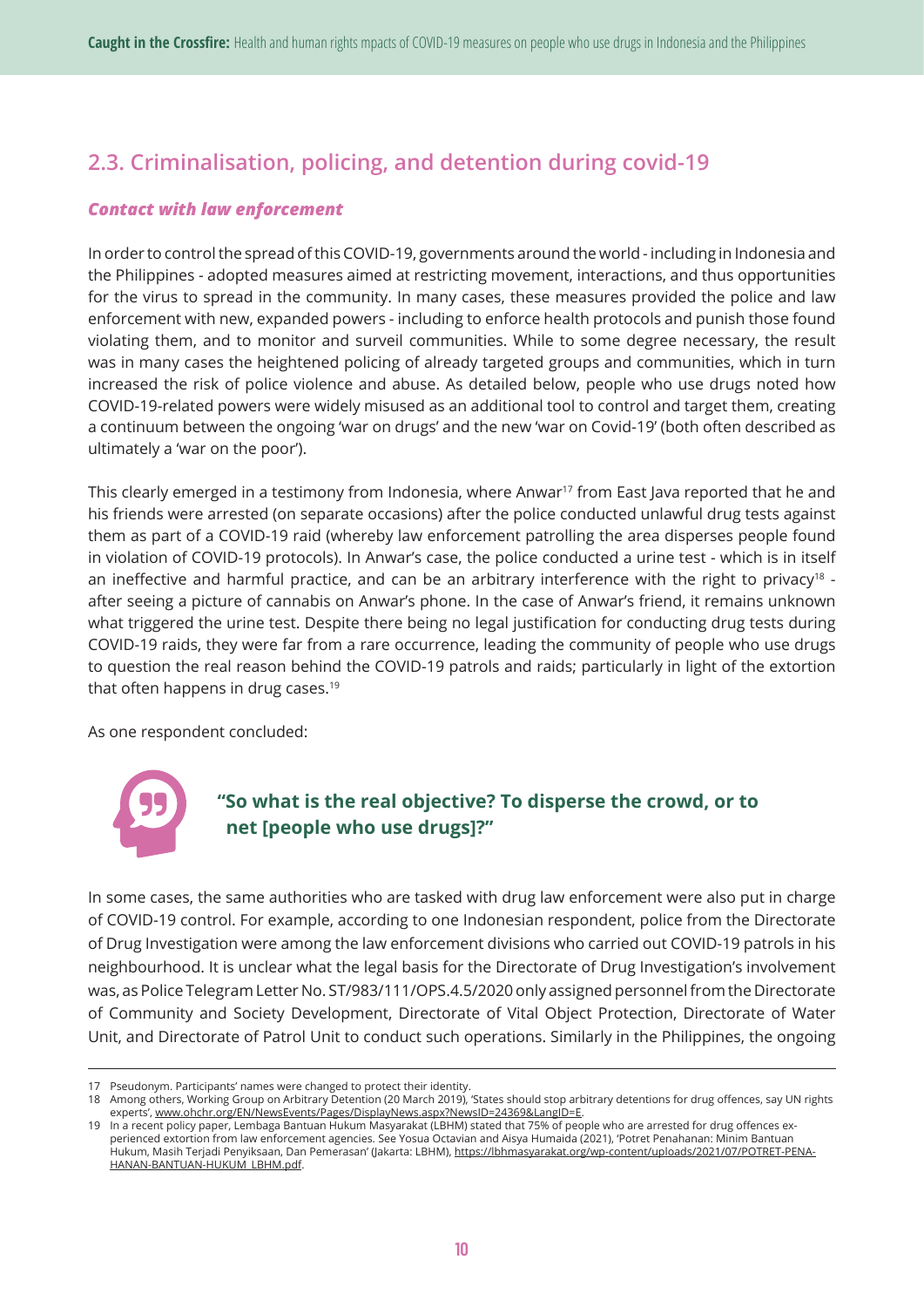militarisation of both drug and COVID-19 control means police and the military are equally involved in confronting both issues, with similar (often abusive) tactics.20

This approach is problematic both from a human rights and a health perspective. In terms of human rights, this strategy has led to an increase in discrimination and abuse with little oversight and accountability. In term of health, it appears that individuals from criminalised communities instinctively refrained from entering spaces where law enforcement was or could be present, thus making tracking and isolating COVID-19 patients, as well as addressing other health issues, more complicated.

All respondents in the Philippines reported having experienced curfews and 'other limitations to movement' during the pandemic; 28 were quarantined at home at some point, and 22 were put in quarantine in a hospital or other facility. Twenty-seven reported that a face-mask mandate was in place in their area. As all respondents reside in or around Cebu and were thus subject to the same local measures, and as mask-wearing was made mandatory in public places everywhere in the Philippines, it is likely that those who did not mention such mandate either answered incorrectly or were not aware of it.

In Indonesia, restriction policies vary across provinces, and even among districts in the same province. Across Java - Bali islands, social restrictions were in place during most of the pandemic, with varying degrees of 'tightness' based on infection rates. Respondents who live outside Java - Bali islands, such as in South Sumatera, appear to have been subject to less strict restrictions. The survey responses indicate that one of the policies that has been implemented most widely across the country is the closure of roads, which became a severe barrier for the community to be able access health services (as discussed more in depth in Section 2.4). Respondents also reported other protocols or practices introduced to control the spread of the virus, such as 'raids' to enforce COVID-19 protocols, curfews, spraying of neighbourhoods with disinfectant, mask-wearing mandates, and mandating those who test positive for COVID-19 to selfreport to the Head of the Neighbourhood Association.

Regardless of whether they complied - or tried to comply - with lockdown protocols, some of the Indonesian respondents (six) and the majority of Filipino (90%) respondents reported being stopped by law enforcement during the pandemic. In Indonesia, a respondent reported that, when she was stopped by Satpol PP (the municipal police) for not wearing a face mask on her way from the beach to her car, the officers took her picture without her consent. At that time, she was wearing a bikini, and she reported feeling violated for that reason. She confronted the officers who took the picture and managed to stop them from taking more pictures of her. Meanwhile, in the Philippines, at least two respondents also reported harassment and surveillance. One Indonesian respondent was stopped at a checkpoint on his way back from a methadone clinic. He was with a friend at that time, and both of them were subject to a search. The law enforcement officers (consisting of police, military. and Satpol PP) found his methadone. After explaining what methadone is, and showing the label from the methadone clinic (to prove that he obtained the medication legally), he was let go. Although this specific encounter did not have further legal consequences, this kind of experiences can weigh heavily on people's sense of security and stigmatisation, and negatively affect their willingness to travel and access health services particularly for criminalised individuals. This is evidenced by the fact that - as explored in more depth in

<sup>20</sup> Phil Robertson (15 July 2020), 'Philippines Uses 'Drug War' Tactics to Fight Covid-19', *Human Rights Watch*, https://www.hrw.org/ news/2020/07/15/philippines-uses-drug-war-tactics-fight-covid-19.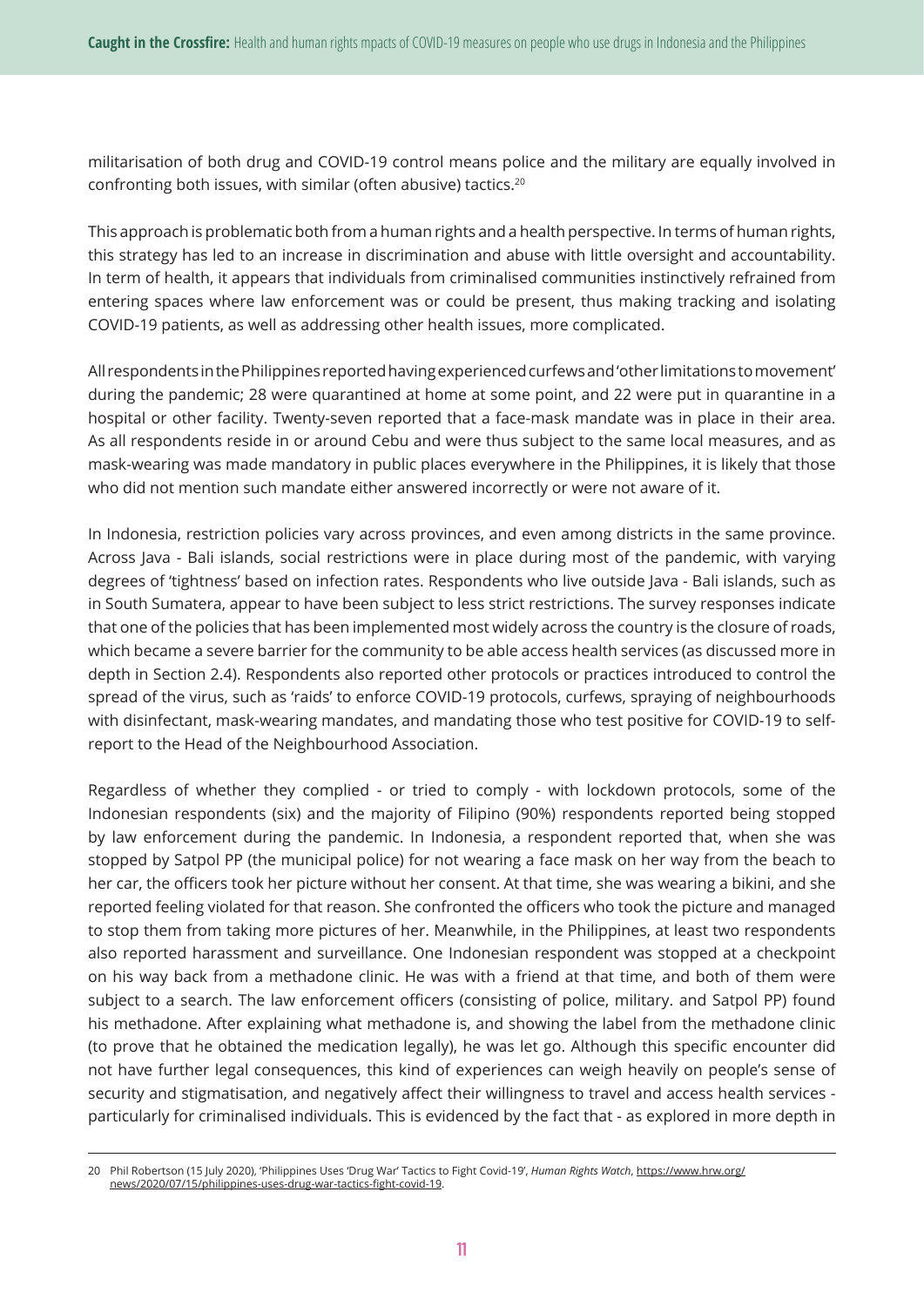Section 2.4 - some respondents decided to resort to the illicit market to access their medication in order to avoid contact with law enforcement. Another Indonesian participant was stopped by police after being suspected of using drugs with six friends. The police went through his phone and interrogated him. Although they all confessed to using drugs, they were released because of a lack of evidence (no drugs were found).

Thirteen of the 27 participants who reportedly had an encounter with the police in the Philippines were stopped once, nine were stopped between two and five times, and one was stopped over five times (four did not specify). For 11 respondents, encounters with law enforcement led to detention (one of them was detained for five hours in a car) - as will be explored more in detail below. Nineteen respondents believed the stop was arbitrary: one of them reported being detained for 12 hours and then mandated to undertake community service despite not having violated any protocol; one was frisked; and one reported the police officer pointing a gun towards him during the stop. Fourteen participants said they experienced some form of abuse by law enforcement. The reported abuse ranged from verbal abuse to physical violence and ill-treatment, including unlawful searches, pointing of guns towards the person, and invasions of privacy. Among others, one participant was "frisked with a baton", while a female participant was subject to "frisking by male police and was asked if [she] was able to get a client (assuming that [she] was prostituting)." One female respondent recounted: "[They degraded] me asking when will I be done being a sex worker and drug user. The male officers frisked me and checked my cell phone". Another one had a similar encounter; when found in violation of curfew, they were "not given the chance to explain; [police] checked my cell phone and deleted some of my pictures. Full body frisking was performed."

Searches, either bodily or of one's belongings, are highly intrusive and are thus subject to strict standards.21 In particular, they must be necessary, reasonable and proportionate, regulated by national law, and carried out pursuant to essential safeguards. In many - although not all - cases, searches can only be undergone with permission from a court or other judicial authority, and/or reasonable grounds of suspect involvement in a crime must be present and supported by evidence. Contrary to these safeguards, the testimonies reported above seem to suggest a pattern of unlawful searches by police and other law enforcement officers either at checkpoints, or for lack of compliance to COVID-19 protocols - none of which are criminal matters. Notably, these searches were not only unlawful, and an abuse of COVID-19 related powers to further target people who use or are suspected of using drugs; they were also completely inappropriate from a health perspective, as they risked putting both the police and the respondents at risk of COVID-19 transmission.

In line with the findings from Indonesia, 13 Filipino respondents reported feeling discriminated against by law enforcement during the pandemic (11 said 'no', six did not answer), and many believed they were being targeted in connection with their (suspected) drug use and/or engagement in sex work. This emerges from several testimonies, such as:



**"They presumed that I am a prostitute and a drug user since I am still out in the streets late at night"**

<sup>21</sup> UN Working Group on Arbitrary Detention, 'Arbitrary detention related to drug policies, UN Doc. A/HRC/47/40 (18 May 2021), https://undocs. org/en/A/HRC/47/40.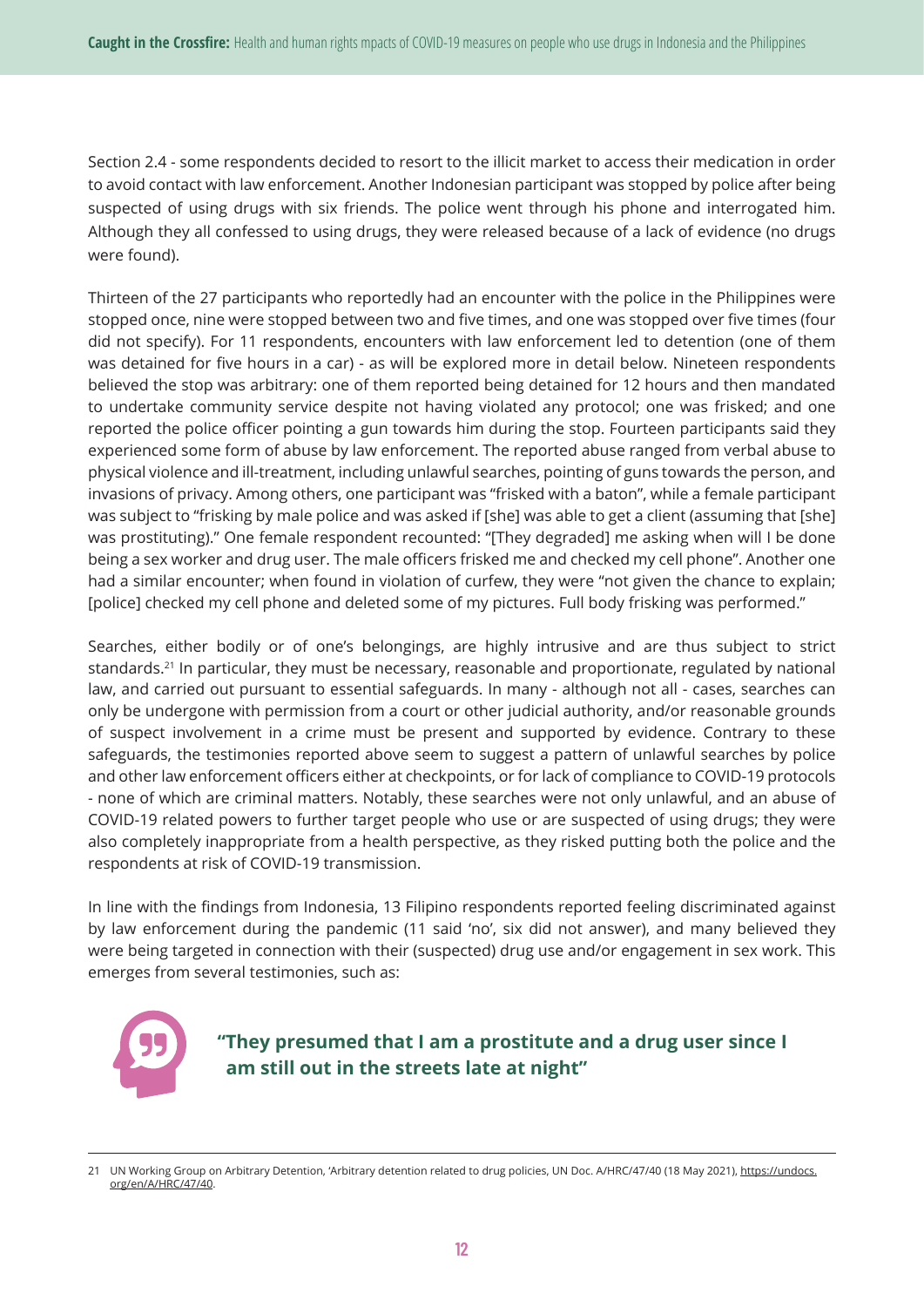**"I was just outside my house and it was during day time. The policeman approached me and frisked me without giving any explanation. Maybe because I look like a drug addict (whatever that look should be)"**



**"A police officer asked if we are selling drugs when he saw me and two of my friends talking on the sidewalk. Then came back and asked us what we are: drug users or criminals?"**



## **"Police asked my husband where he bought drugs and, when we denied, he said that he knows that he is a drug user by his looks"**

One participant was told by law enforcement supposedly supporting the COVID-19 response, "you are obviously a drug user", and was warned he would be arrested; while another one concluded: "they frisk people who they consider as drug addict-looking without explanation nor permission."

It is also worth noting that in the Philippines, of those who described being subject to abuses or discrimination, the majority (71%) said they did not feel like they could safely report the abuse and seek justice. This is not surprising, considering the patterns of human rights violations and impunity reported in the country both in the context of President Duterte's 'war on drugs', $22$  and the ongoing 'war on Covid-19.'23 A similar distrust for law enforcement was mentioned by Filipino participants who reported experiencing gender-based violence during the pandemic: five out of six respondents who answered positively indicated that they did not raise the issue with authorities, either for lack of trust, or because they did not know who to report the issue to.

## *Arrest, detention and health in detention*

Indonesia and the Philippines' prison systems are gravely overcrowded, with reported occupancy levels of 196%<sup>24</sup> and 436%<sup>25</sup> respectively. In both countries, punitive drug control policies weigh heavily on prison populations: in Indonesia, almost 50% of all prisoners are detained for drug offences alone (and a third of them for drug use);26 while in the Philippines, drug offences account for over 55% of the total prison population.<sup>27</sup> Many detention facilities lack adequate healthcare, ventilation, water, and space - making them an ideal environment for the spread of infectious diseases. For this reason, in the wake of the pandemic governments were recommended to reduce detention and incarceration to a

27 Philippines Bureau of Corrections, PDL Profile in-Confinement as of May 2021, http://www.bucor.gov.ph/inmate-profile/PDL-Inconfinement-06212021.pdf.

<sup>22</sup> Among others, see: Human Rights Council, 'Situation of human rights in the Philippines: Report of the United Nations High Commissioner for Human Rights', UN Doc. A/HRC/44/22 (29 June 2020), https://undocs.org/en/A/HRC/44/22.

<sup>23</sup> Asia Centre (2021), 'The Securitisation of COVID-19 Health Protocols: Policing the Vulnerable, Infringing their Rights' (Bangkok: Asia Centre).

<sup>24</sup> World Prison Brief Data: Indonesia, https://www.prisonstudies.org/country/indonesia (last accessed 14 October 2021);

<sup>25</sup> World Prison Brief: Highest to Lowest – Occupancy level (based on official capacity), https://www.prisonstudies.org/highest-to-lowest/occupancy-level?field\_region\_taxonomy\_tid=All (last accessed 14 October 2021).

<sup>26</sup> ICJR, LBHM and HRI (February 2020), 'Submission to the UN Working Group on Arbitrary Detention on detention in the context of drug policies, pursuant to Human Rights Council Resolution 44/22', https://www.hri.global/files/2020/04/03/LBHM\_ICJR\_HRI\_-\_WGAD\_Indonesia\_Final1.pdf.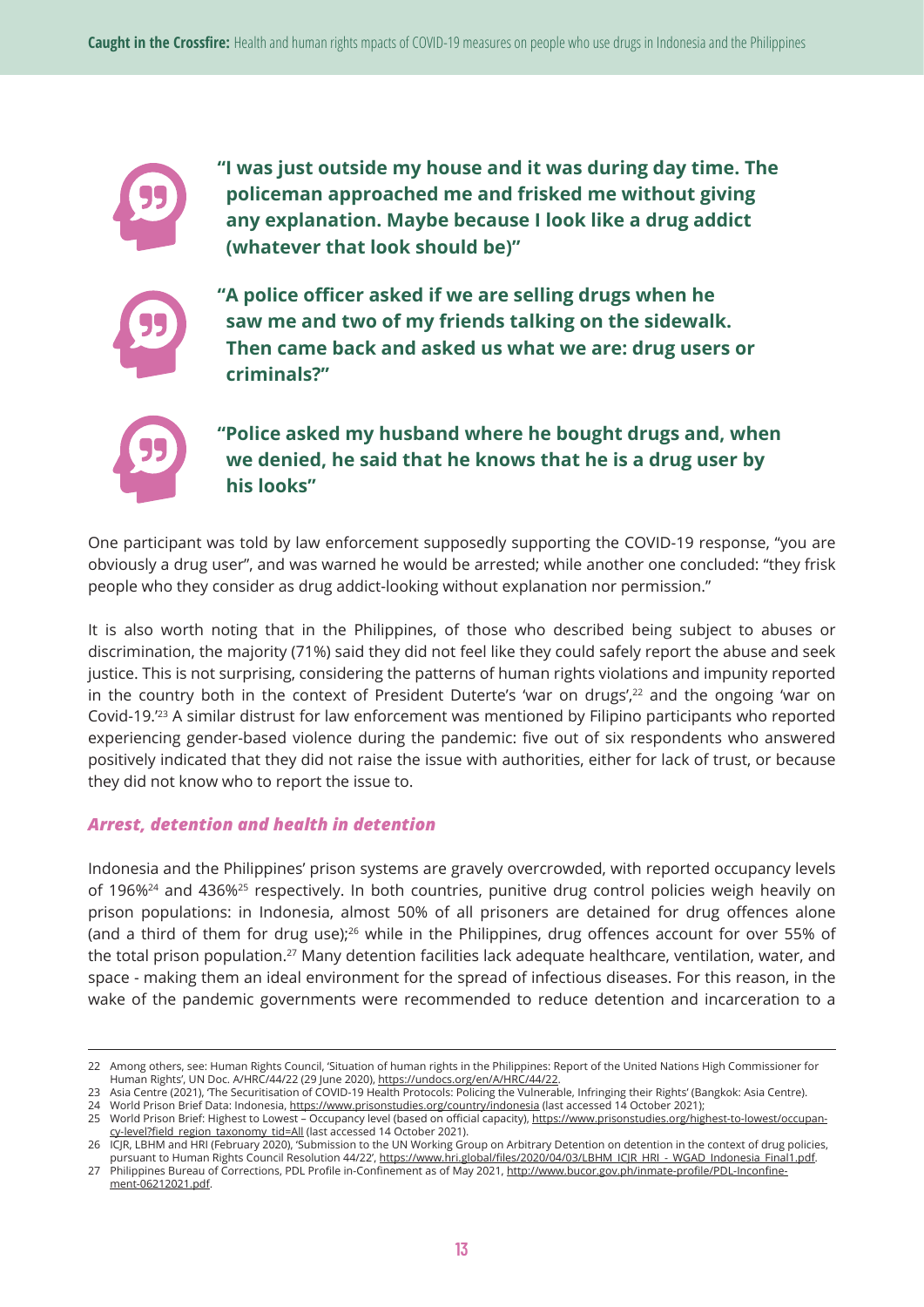minimum, including by "[considering] moratoria [...] on enforcement of laws criminalising drug use and possession,"28 and to "only deprive persons of their liberty as a last resort" (also depending on conditions of detention).29

Despite this, several respondents who reported encounters with the police during the lockdown were subject to arrest and incarceration; in a context of emergency, such as the COVID-19 pandemic, their necessity and proportionality should be critically assessed. In the Philippines, 14 people reported being arrested for violating COVID-19 protocols (for example, by not wearing a mask or not having a quarantine pass) - five of them more than once.

While Filipino respondents were mostly arrested for COVID-19 related violations, in Indonesia most respondents focused on arrests for drug offences, which did not seem to decrease during the pandemic. On the contrary, COVID-19 restrictions increased the risk of people who use drugs being apprehended by police and arrested: before the pandemic, drug transactions were mostly carried out face to face, with the buyer and the seller knowing each other; during the lockdowns, transactions shifted online or to unknown locations, increasing the risk of exchanges or encounters with (undercover) law enforcement.

Both in Indonesia and in the Philippines, informants noted that health safeguards were not always complied with during arrest. For example, one respondent was "crammed inside the police vehicle" for being found on the street without a mask, while he was calling on his son to return home; while another was placed in a crowded cell with a lack of COVID-19 protocols. Respondents from both countries also reported being ill-treated by the police upon arrest:



## **"During the arrest, I was beaten badly by the police. ... They later asked for a bribe in order to release me."**

Bribery (or, in other words, extortion) is a well-documented practice by law enforcement in Indonesia, especially in drug cases, insomuch that in 2020 Transparency International scored the Indonesian National Police as the 4th most corrupt entity in the country.<sup>30</sup> The loss of income experienced by many households since the pandemic began has negatively impacted their ability to pay bribes. A respondent reported that in a case that he assisted as a community paralegal, the police originally asked for IDR 100,000,000 (USD 6,000) to release his client. His client's family negotiated by saying that they had lost income due to COVID-19. In the end, the police extorted USD 60 from them and released the client.

<sup>28</sup> OHCHR (16 April 2020), 'Statement by the UN expert on the right to health\* on the protection of people who use drugs during the COVID-19 pandemic', https://www.ohchr.org/EN/NewsEvents/Pages/DisplayNews.aspx?NewsID=2579.

<sup>29</sup> OHCHR (27 April 2020), 'Emergency measures and COVID-19: Guidance', https://www.ohchr.org/Documents/Events/EmergencyMeasures\_Covid19.pdf.

<sup>30</sup> CNN Indonesia (4 December 2020), 'Survey TII: DPR Lembaga Paling Korup', https://www.cnnindonesia.com/nasional/20201204075231-32-577831/survei-tii-dpr-lembaga-paling-korup.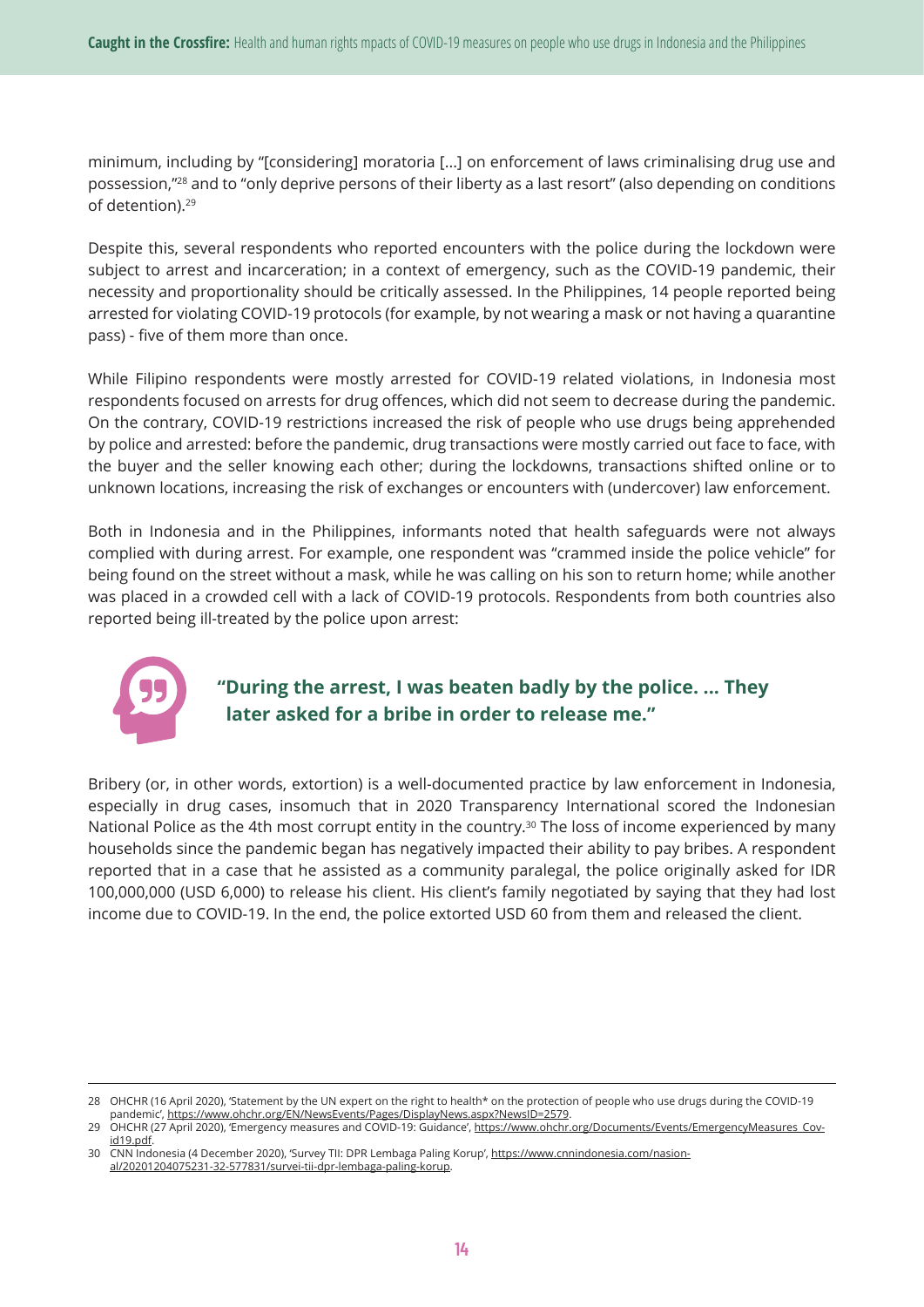Nine participants from the Philippines reported having been detained or incarcerated during the pandemic. One was in prison when the pandemic started, four were incarcerated for violating COVID-19 protocols (between 12 hours and one month), and one for drug possession; three did not provide further details. Some participants denounced the lack of health safeguards in detention facilities - such as lack of social distancing, masks, and ventilation - and one reported ill-treatment by staff:



## **"I was tortured when I was detained. They wrapped my face to cover and beat me"**

Respondents in Indonesia painted a similar picture. People who use drugs arrested for drug offences during the lockdowns were put in detention while waiting for the charges to be processed. Some respondents, who are active community paralegals and kept providing legal assistance during COVID-19, feared that their clients would be exposed to COVID-19 due to the lack of COVID-19 protocols in detention (including safe social distancing). In some cities where detention centres no longer accepted new detainees, those under arrest were confined in police cells, which (in most cases) are a lot smaller than detention centre cells. Some respondents also reported that the police did not test detainees for COVID-19, heightening the risk of exposure for both people in detention and staff. On the contrary, according to another respondent from Medan, North Sumatera, who is an active community paralegal, detainees only underwent COVID-19 tests every two weeks. Considering that people who use drugs are often at high risk of contracting COVID-19 due to pre-existing health conditions such as tuberculosis, HIV, and/or hepatitis C, the lack of adequate health protocols and/or their inconsistent application placed them (and their fellow detainees) at significant risk of contracting the virus.

## **2.4 Impact of covid-19 and related measures on the health of people who use drugs and their access to health services**

#### *Impact of COVID-19 and related measures on drug use and drug treatment*

COVID-19 has had a major effect on people's lives, not only because of the virus but also because of the consequences of the changes and challenges this brought to daily life - such as loss of income, the inability to move freely outside one's house and community, and disruptions to health and other social services. For people who use drugs, COVID-19 has impacted their drug use, $31$  which in some situations also affected their general health condition.

COVID-19 restrictions did not stop drug use, and people continued trying to purchase drugs. One respondent from Indonesia reported that it became more difficult and precarious to look for drugs, and that changes to availability or drug consumption patterns negatively affected her mental health: "It is hard to get drugs because we have to wait [until the road closure is lifted] and usually it is already late. Things like this have a big impact on (my) mental health." Another respondent reported that because of her loss of income she could not afford to buy drugs. The stress caused by the pandemic might also

<sup>31</sup> Among others, see: R INPUD (August 2020), 'INPUD Online Survey on COVID-19 & People Who Use Drugs (PWUD) Data Report 2'; EMCDDA (April 2021), 'Impact of COVID-19 on drug markets, use, harms and drug services in the community and prisons' (Lisbon: EMCDDA), https://www. emcdda.europa.eu/system/files/publications/13745/TD0321143ENN\_002.pdf.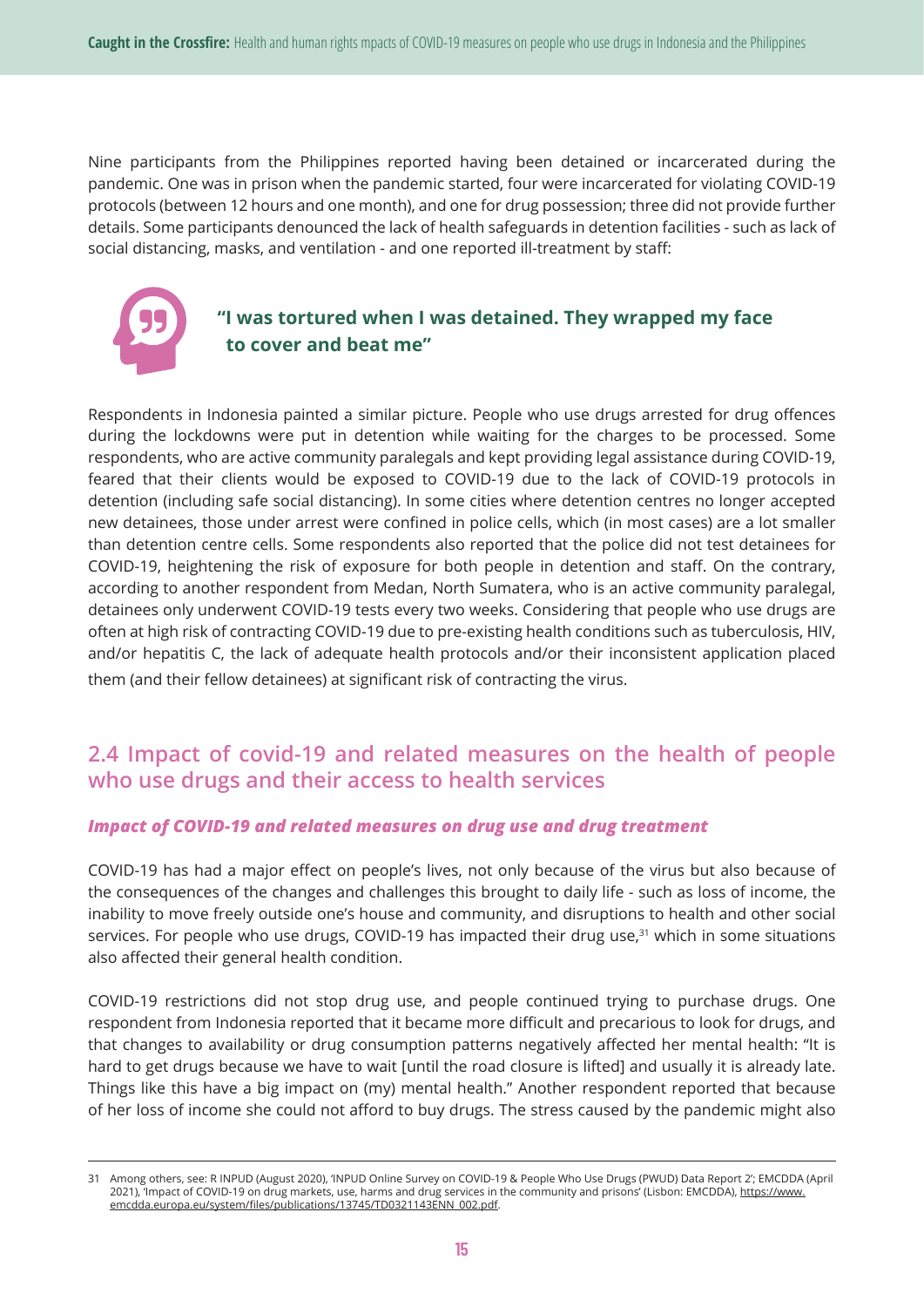lead to increased consumption of drugs and alcohol, at a moment when it is even harder to access drug treatment or other support that may be needed:



## **"COVID-19 becomes a stressor. [Before COVID-19] I had stopped consuming drugs and alcohol, now I started to consume those again."**

Indonesian respondents also faced challenges in accessing harm reduction and drug treatment services during the pandemic, especially because of road closures and curfews. One respondent, who needed to travel to a neighbouring city to access methadone, reported that he was not allowed to pass through the checkpoints despite explaining his medical need. These developments pushed some respondents to resort to the illicit market to continue with their methadone or benzodiazepine treatment, which could imperil both the health and the security of people who use drugs. From a health perspective, the methadone or benzodiazepine bought from the illicit market might have a lower purity level, contain harmful adulterants, and lead to health problems. From a security perspective, buying methadone and benzodiazepine from the illicit market puts people who use drugs at increased risk of being arrested for drug offences and/or for violating COVID-19 protocols, while such risk is reduced when the medication is obtained from clinics.

In addition to the above-mentioned challenges caused directly by COVID-19 protocols, some local authorities have failed to take into account the economic challenges caused by COVID-19 restrictions when renewing or updating a policy. In Indonesia, some clinics expanded Opioid Agonist Therapy (OAT) take-home capacity by allowing for longer take-home periods. However, a respondent who accesses methadone in Bogor, Indonesia, reported that the retribution fee (which is paid to the public clinic for each bottle used to contain the daily dose of methadone that the person takes home or consumes at the clinic) was increased to more than twice its original price.32

This increased cost barrier meant that him and his friends could not benefit from the increased OAT flexibility, and had to continue accessing methadone on a daily basis, as they could not afford to pay the higher fee. This has had the effect of placing increased stress on an already limited income, and heightening exposure to both COVID-19 and law enforcement because of daily trips to the clinic.

Another Indonesian participant reported stock-outs of benzodiazepine in his local clinic. Clients usually get a monthly dose of benzodiazepine as part of their OAT, but because of the stock-out they could only be provided with enough doses for a few days, meaning they would have to travel to the clinic more often. Again, this led to a heightened risk of being stopped by law enforcement as well as to the virus, and to an increase in travel expenses. Further, with the price of a single dose being higher than a monthly dose, the essential medicine has become less and less affordable.

Not all people who use drugs experienced disruptions to their access to OAT. Despite self-isolating because of COVID-19, one respondent in Bogor, Indonesia, was still able to access his methadone, as the

<sup>32</sup> Peraturan Wali Kota Bogor No. 19 Year 2021, https://dinkes.kotabogor.go.id/po-content/uploads/Tentang\_Tarif\_Layanan\_Badan\_Layanan\_ Umum\_Daerah\_Unit\_Pelaksana\_Teknis\_Daerah\_Pusat\_Kesehatan\_Masyarakat\_dan\_Unit\_Pelaksana\_Teknis\_Daerah\_Laboratorium\_Kesehatan\_ Daerah\_Kota\_Bogor.pdf.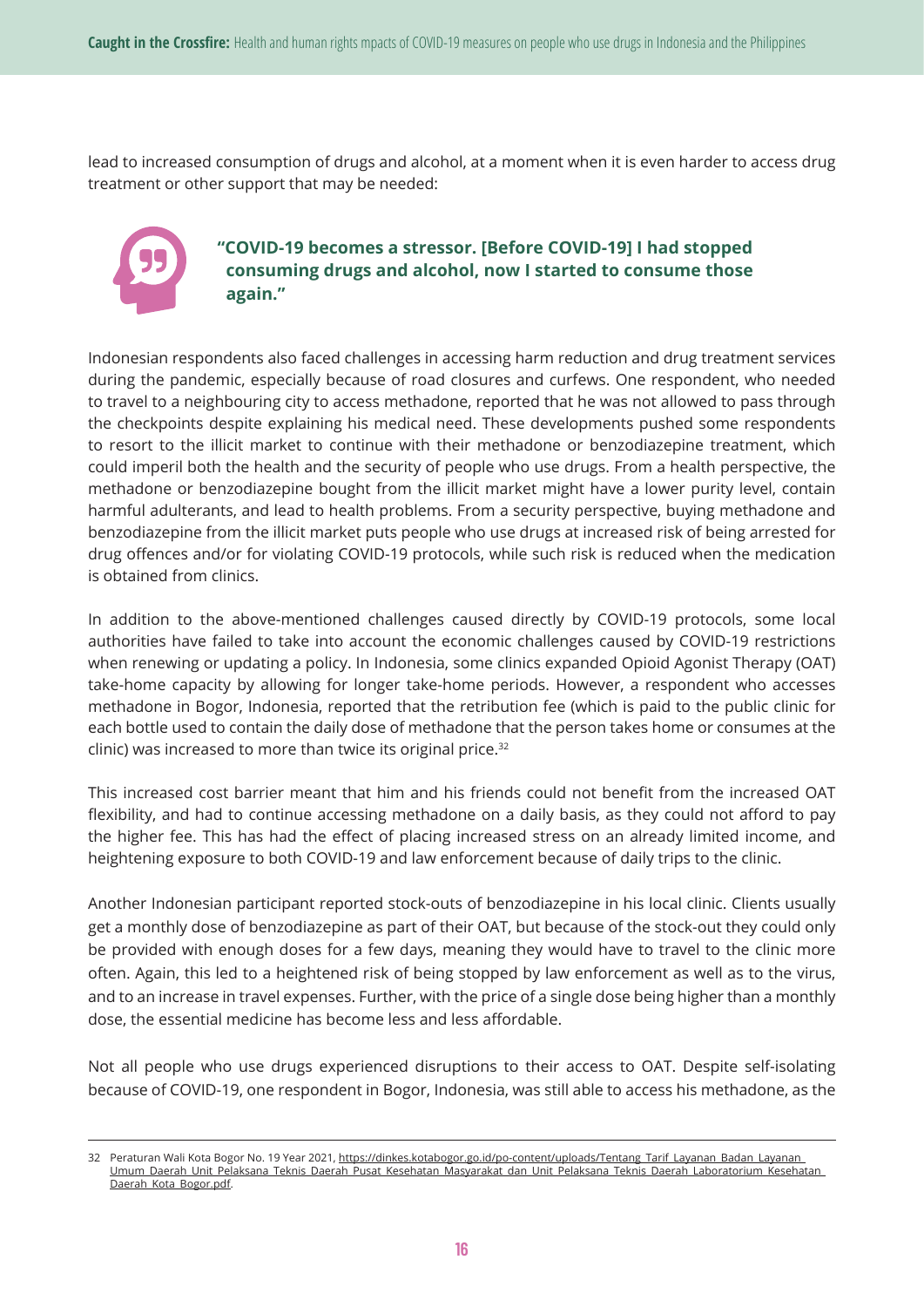methadone therapy coordinator in his clinic supported delivery of the medicine. But it is important to note that this was not always the case, as different clinics had different regulations or afforded different degrees of flexibility.

#### *Access to COVID-19 health services by people who use drugs*

Only two respondents from the Philippines said they had COVID-19 between March 2020 and July 2021 one of whom reported not having been tested for the virus. Notably, 25 out of 30 respondents divulged that they had never been tested, which likely impacted on their awareness of their COVID-19 status. The remaining five underwent mandatory testing in jails (once upon arrest, and once upon release indicating some compliance with health protocols in detention settings), hospitals, and hotels. On this point, it is worth noting that COVID-19 testing rates in the Philippines are very low, with asymptomatic cases often escaping detection and the real number of cases suspected to be much higher than officially reported.33 As only symptomatic individuals can access COVID-19 testing through health insurance or subsidies, while asymptomatic persons are more likely to pay for testing out of pocket, most answers related to COVID-19 infections were based on self-assessments and experiencing symptoms rather than test results.

Mistrust of authorities (which has been reported in the general population<sup>34</sup> but tends to be even stronger among historically marginalised and criminalised communities), misinformation about COVID-19 and available support, as well as fear of stigmatisation and punishment also impacted on the reporting of cases, and thus on the reliability of government data; as well as on the overall effectiveness of the response. For example, Indonesian respondents reported knowing individuals in their neighbourhood who tested positive for COVID-19 but decided not to report their status to the local authority because of the stigma against people who tested positive for COVID-19 in the community, and fear of being relocated to government facilities.

Those who tested positive for COVID-19 at some point, all of which self-isolated at home, shared that they did not receive any support - including medication or vitamins - from the local health centre, despite having reported their status, and despite a promise made by the Ministry of Health of Indonesia to support self-isolated persons. Three respondents had to pay for their own COVID-19 test, vitamins, and other needs throughout their self-isolation, and some received support from their peer community and/ or civil society organisations:



## **"During my self-isolation, support came from my fellow community members, not from the government. The community sent me basic staples, vitamins."**

Another respondent from Indonesia, a woman living with HIV, reported that upon contracting COVID-19 she experienced HIV-related health complications and that, with assistance from her peers, she tried

<sup>33</sup> Bonz Magsambol (29 March 2021), 'Despite surge in COVID-19 cases, DOH says PH has no mass testing plans', *Rappler*, https://www.rappler. com/nation/doh-says-philippines-no-plans-conduct-mass-testing-surge-coronavirus-cases.

<sup>34</sup> LaporCovid-19 (18 August 2021), 'Kekuasaan dan Militer Dalam Merespon Pandemi: Bukti dari Lapangan', https://laporcovid19.org/post/kekuasaan-dan-militer-dalam-merespon-pandemi-bukti-dari-lapangan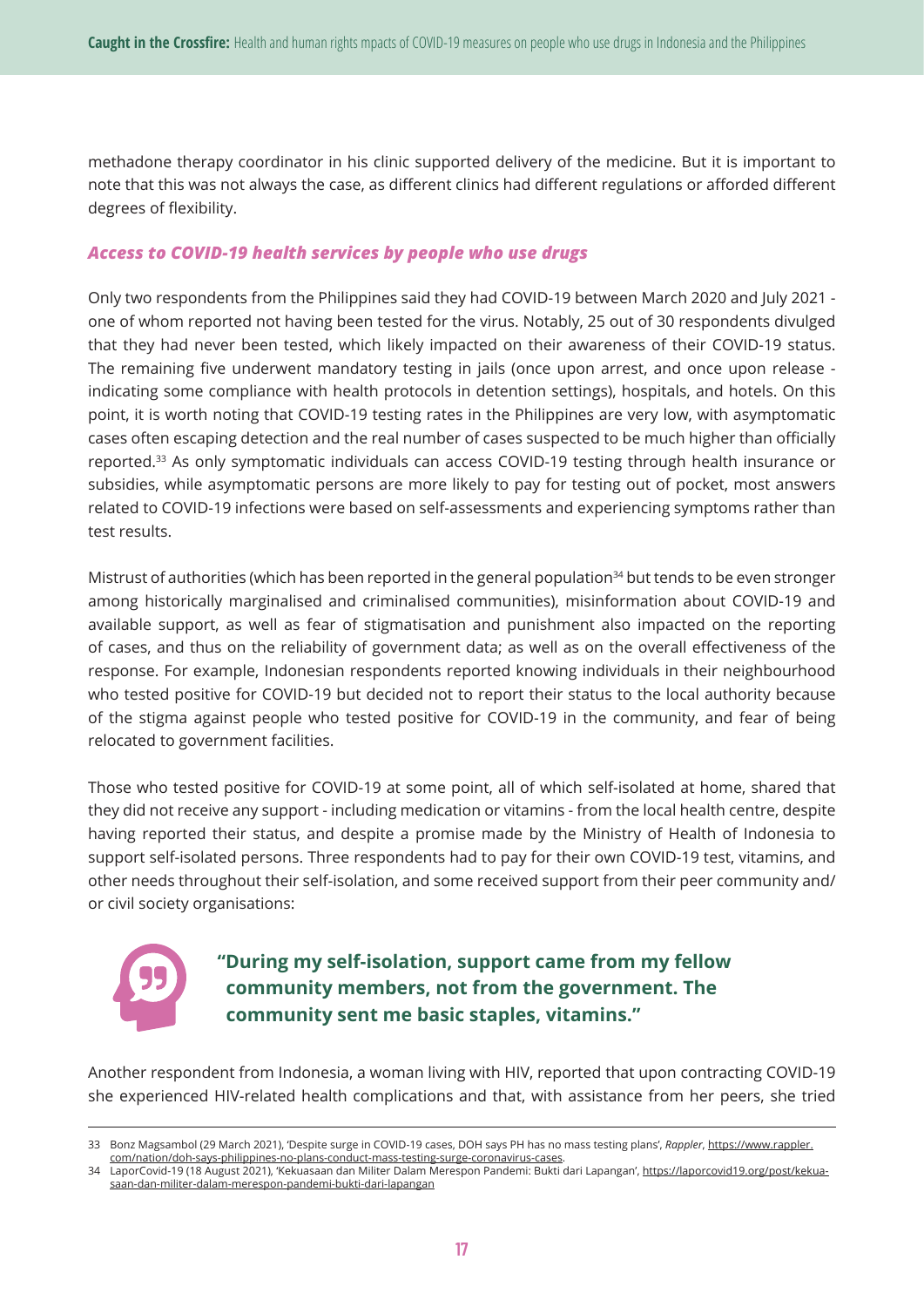going to a hospital for treatment. She did not disclose that she had COVID-19. Instead, she told the hospital about her HIV status, because she wanted the health complication from her HIV condition to be treated first. She was rejected by four different hospitals due to the lack of available beds, and eventually decided to self-isolate with support from her community:



**"I believe that, at that time, I needed to follow up my HIV status first. If I told them I have COVID-19, they might admit me [at the hospital]. But [with my condition], it is my HIV complication that [I believe] needs to be treated first, not COVID-19. That is why, at the hospitals, I did not tell them about COVID-19."**

More information emerged from the Philippines around quarantine detention, with similar issues raised to in jails and prison. In particular, ten participants experienced quarantine detention for periods of between five hours and a month. Four of them reported facilities being crammed, hot, and lacking adequate ventilation.

## *Vaccination, and community perspectives on the COVID-19 vaccine*

Only one of the 30 respondents from the Philippines had been vaccinated as of 12 July 2021 - consistent with the low vaccination rate reported among the general population.<sup>35</sup> Among those who had not been vaccinated, seven declared that they do not plan to seek vaccination, mostly because of concerns around the safety of the vaccine, low trust in Sinopharm, and concerns around the health impacts and potential side effects of the vaccine - particularly for people living with HIV and/or with a weak immune system. Some of the justifications given for not wanting to be vaccinated included: "Danger to our health because of my status as low immune system"; "fear of side effects because of my status as an HIV patient" and, "[I] [d]idn't know the side effects, [I] heard from the news that lots died because of the vaccine."

Notably, one Filipino participant revealed they did not know what a vaccine was, and several pointed at the news as their main source of information on the vaccine. A similar pattern was recorded in Indonesia, where - among others - one respondent mentioned that she feared the side effects of the vaccine as she mainly relied upon social media and there was a lot of (false) information on the vaccine. Another one was not interested in being vaccinated as "even though you have been vaccinated, you can still be infected by COVID-19 anyways." Three informants decided to wait and gain a better understanding of the potential side effects of the vaccine for people living with HIV and people who use methadone, or until receiving the results of their CD4 test<sup>36</sup> or other health assessments. These answers tend to suggest misinformation, as well as a lack of trusted, reliable, accessible, and tailored mation on the safety and effectiveness of the vaccine and its potential side effects, particularly for individuals with underlying health conditions, and in relation to drug use and HIV status.

The vaccinated respondent in the Philippines indicated that law enforcement was not present during vaccinations and that no information was collected that they did not feel comfortable providing. Of those

<sup>35</sup> As of 12 July 2021, 8.9% of the population had received at least one dose of vaccination in the Philippines: https://ourworldindata.org/covid-vaccinations?country=PHL.

<sup>36</sup> A 'CD4 test' is a test that helps assess the health status for people living with HIV.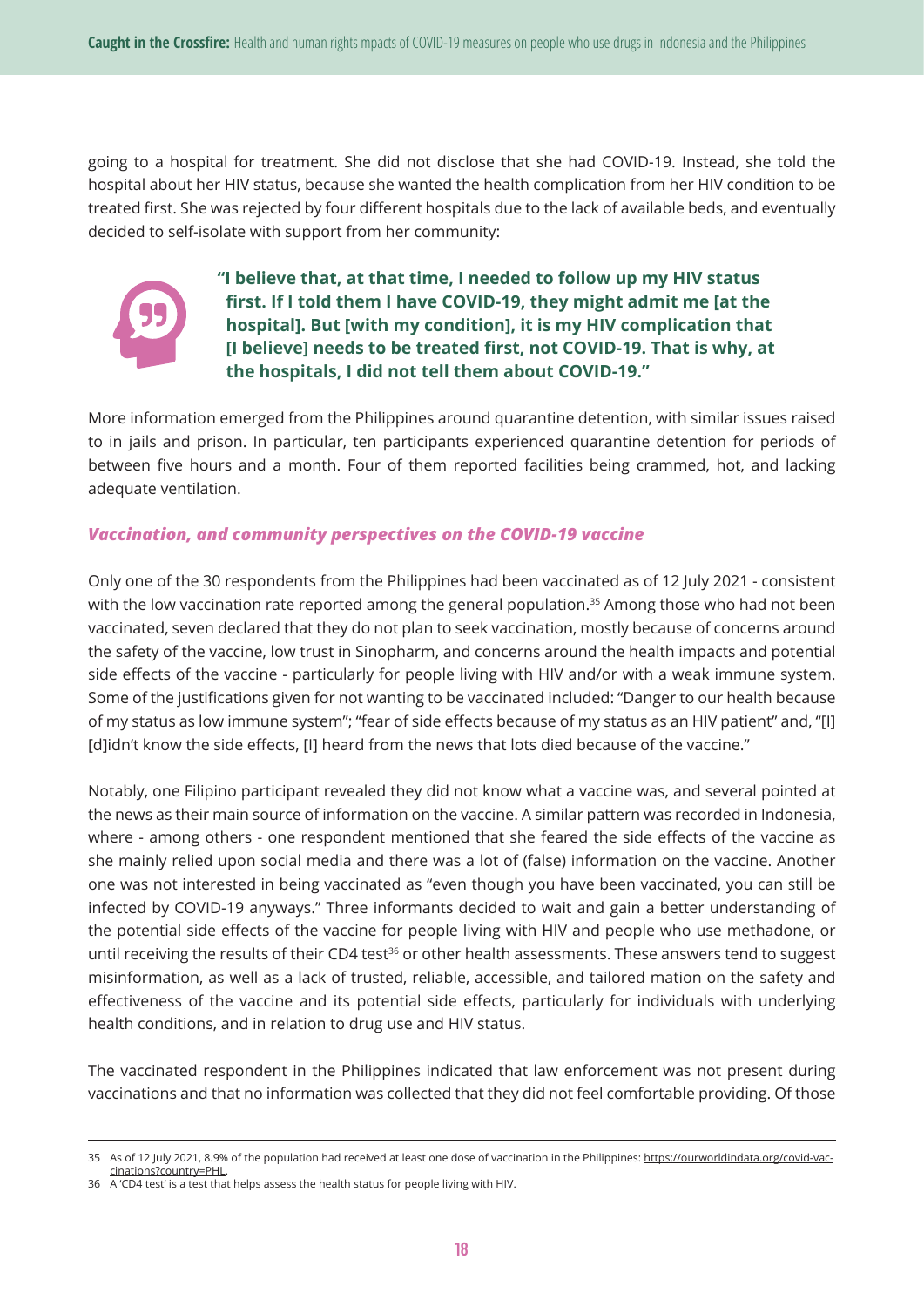waiting to be vaccinated, four expressed concerns about the kind of information they would be asked to share in order to access the vaccine. Meanwhile in Indonesia, where two respondents received at least one dose of the vaccine and three respondents had been fully vaccinated, some shared that they decided not to mention their drug use when they were asked about any history of health concerns prior to the vaccine being administered. Indonesian respondents also denounced failures to comply with COVID-19 health protocols during the vaccination process - mostly in the form of a lack of physical distancing.

### *Availability and accessibility of other health services during the pandemic*

The survey responses indicated that the pandemic, as well as measures introduced to control the spread of the virus, impacted on participants' ability and/or propensity to access health services. This reflects findings from other studies, including by UNAIDS, on the impact of lockdowns and travel restrictions, border closures, diversion of health resources, and financial stress on people living with HIV and other vulnerable groups, which documented disruptions in HIV services and reductions in HIV diagnoses and treatment initiations, including uptake of ARV.37

Forty-three percent of participants from the Philippines indicated that their access to health services and medicines, including dentists, ARV, and birth control, was somewhat disrupted - mostly because of a lack of medical professionals, fear of COVID-19 infection upon accessing health facilities, or because lockdowns and lack of quarantine passes impeded their ability to travel to clinics. One respondent lamented that hospitals were 'overwhelmed' with COVID-19 patients, making access to other services impossible. This is in line with civil society reports highlighting the negative impact that COVID-19 had on access to medical services, such as check-ups and follow-up consultations; key issues were the closure of out-patient departments, as well as the repurposing of funds and technologies towards the COVID-19 response (the so-called 'Covidization of healthcare'.)<sup>38</sup> Notably, at the time of the data collection, some respondents were undergoing HIV treatment in a facility run by IDUcare, which closed temporarily following the announcement of the lockdown in March 2020. People were also struggling to reach the facility because of the lack of public transportation. To prevent patients from losing access to essential care, IDUcare quickly adapted their operations and shifted towards door-to-door delivery of services. Similarly, in Indonesia, a respondent who works at an HIV organisation reported that since the outbreak of COVID-19, outreach workers were employed to deliver ARV upon request, to ensure continuity of treatment. There are many similar examples of services around the world proactively adapting to safeguard access to harm reduction and HIV treatment during the pandemic.<sup>39</sup>

The most concerning finding, however, is that the majority of Filipino participants (17 out of 30) decided not to travel to or access health services not for fear of COVID-19, but rather for fear of punishment or other negative repercussions. While two were discouraged by the risk of penalties and fines imposed for violating COVID-19 health protocols, others were intimidated by the presence of law enforcement and

<sup>37</sup> Among others, see: UN General Assembly, 'Sexual and reproductive health rights: challenges and opportunities during the COVID-19 pandemic', UN Doc. A/76/172 (16 July 2021); UNAIDS (2021), 'Prevailing against Pandemics by Putting People at the Centre' (Geneva: UNAIDS), https://www. unaids.org/sites/default/files/media\_asset/prevailing-against-pandemics\_en.pdf.

<sup>38</sup> Gideon Lasco and Joshua San Pedro (7 June 2020), 'The 'covidization' of health care', *Inquirer.net*, https://opinion.inquirer.net/130544/the-covidization-of-health-care; CNN Philippines (25 March 2020), 'LIST: Medical groups, doctors open online consultations to decongest COVID-swamped hospitals', https://cnnphilippines.com/lifestyle/2020/3/25/online-consultation-services-coronavirus-COVID-list-Philippines.html.

<sup>39</sup> Dania Putri, Sam Shirley-Beavan and Jamie Bridge (July 2021), 'Innovation and resilience in times of crisis (Part 2): The response to COVID-19 from harm reduction services' (London: IDPC), https://www.hri.global/files/2021/07/12/HRI\_IDPC\_Briefing\_Innovation\_Resilience\_Harm\_Reduction.pdf.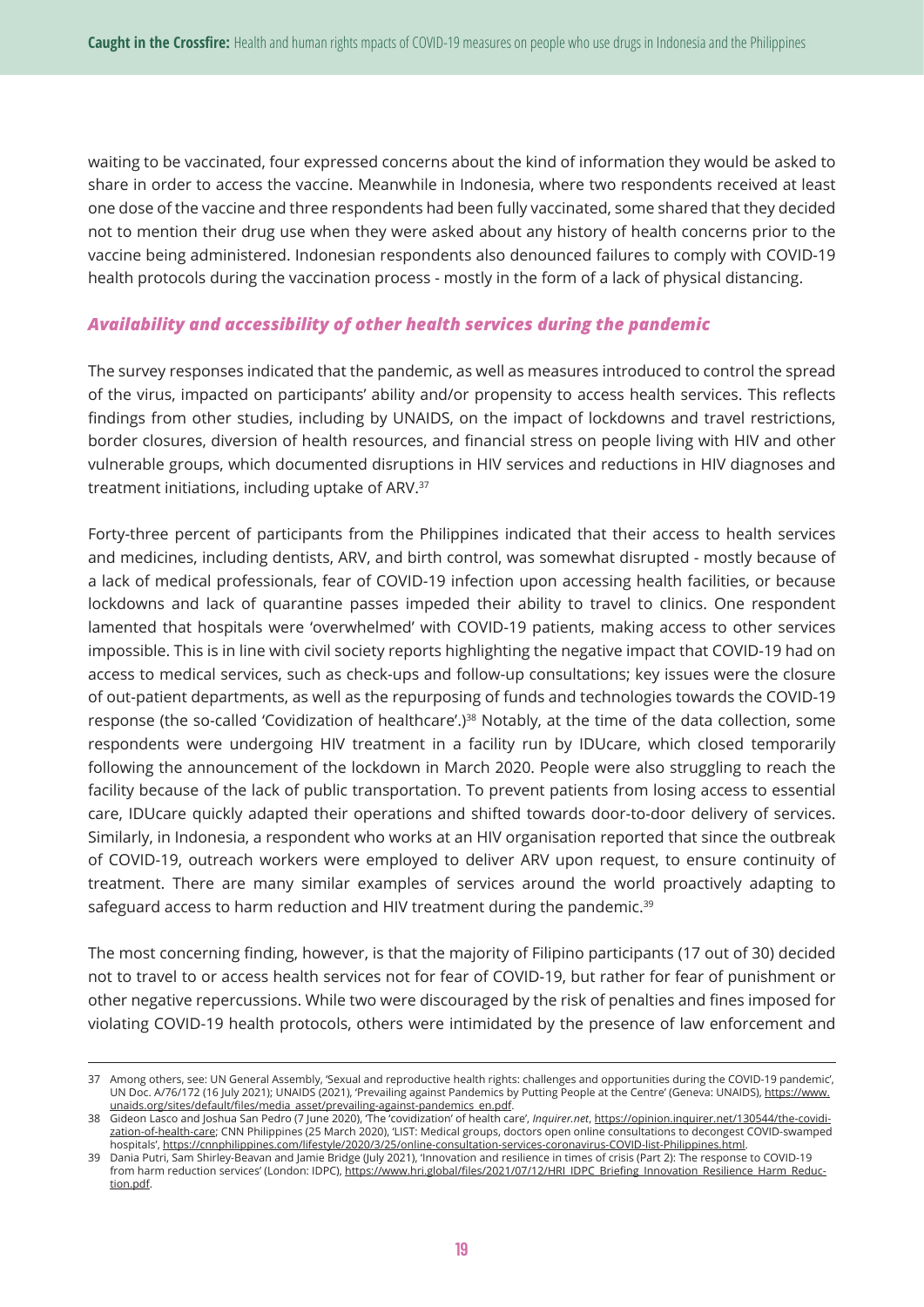the fear of abuse, overreach, or harassment - in some cases motivated by previous negative experiences and/or living in over-policed communities. Several testimonies share similar preoccupations:



These testimonies mirror findings from both Indonesia and the Philippines detailing how the central involvement of law enforcement in the COVID-19 response has proven to be an obstacle to its effectiveness, because of the distrust, fear and scepticism that much of the population feels towards law enforcement.

Indonesian informants expressed similar concerns with the current situation, and added comments on the financial strains related to accessing health services, in a time of heightened economic vulnerability and additional expenses. One respondent explained that seeing a doctor required proof of a negative COVID-19 test, but that the test is not always affordable for people with decreased or no income:



**"It is complicated now. We have to bring a negative swab result to see a doctor. We are in the middle of experiencing sickness and now we are asked to provide a negative result."**

People living with HIV faced similar challenges as they had to do health checks (for example, to check their CD4 levels) in private labs because government hospital labs were overwhelmed with COVID-19 cases. Consequently, they had to pay for the health checks themselves. They were also hoping that the clinics would consider allowing for bimonthly ARV disbursement to limit the need to travel, but this has yet to happen. A respondent who works as a sex worker reported facing condom stock-outs.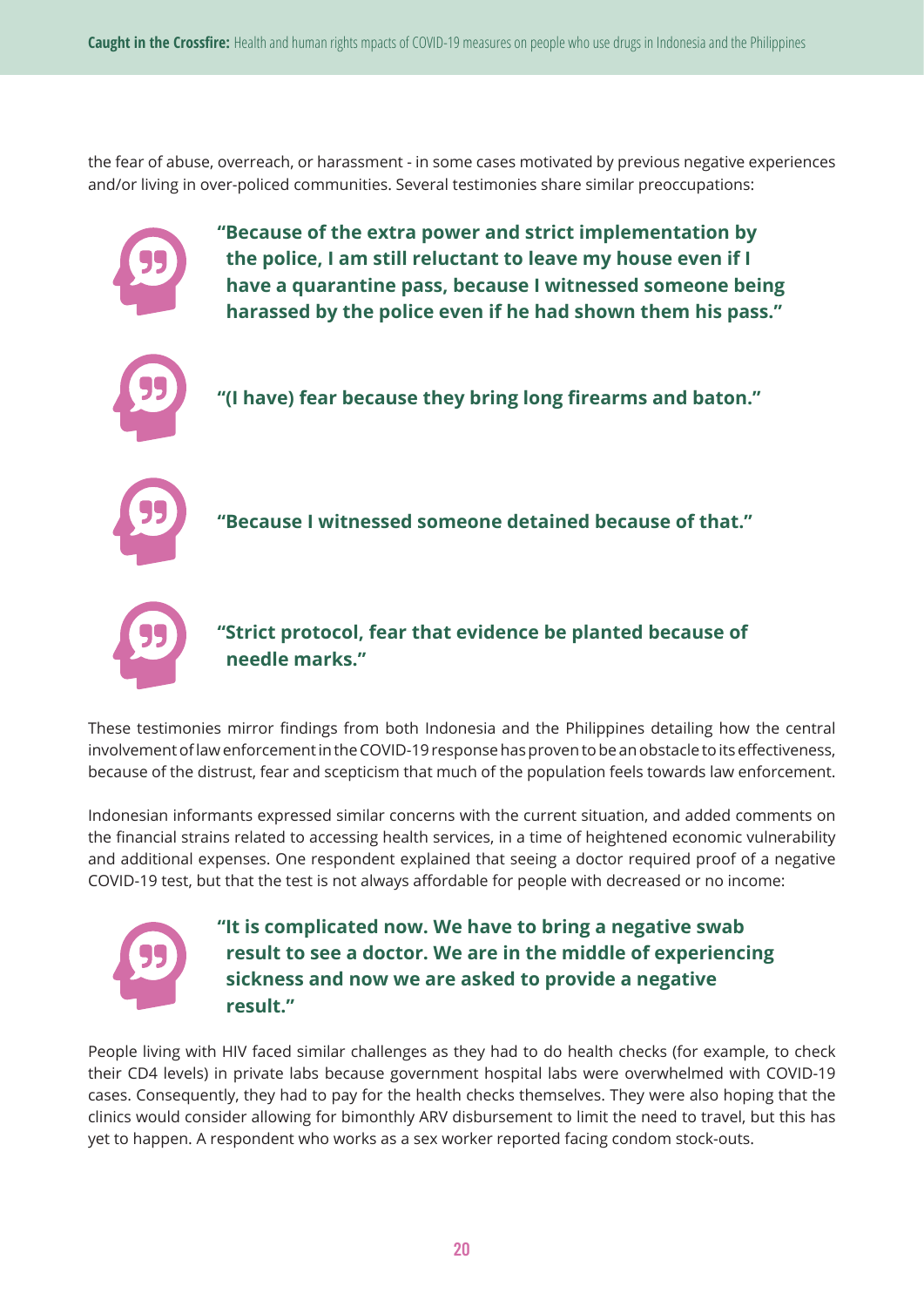The combination of COVID-19 and its impact on daily life, reduced income, and increase in living costs had severe repercussions on some participants' mental health, exacerbated by difficulties in accessing support. When asked about access to mental health treatment, one respondent mentioned that she ended up acquiring anti-depressants on the illicit market because she feared she would be exposed to COVID-19 if she had to queue in a hospital to see a psychiatrist and collect medication:



**"I haven't consumed my medication for more or less a year now. Registration to see my psychiatrist can be done online, but since I am using government health insurance, I have to line up in person to access the reference letter, and once I get it, I have to line up again to see the psychiatrist. It is twice the process and (there are) too many people."**

## **2.5 Community perspective on policing and surveillance, and covid-19 policies**

### *Community's views on increase in policing and surveillance*

Participants were asked whether they felt like abuse of force, policing, and surveillance - already prevalent in their communities before COVID-19 - had increased since the start of the pandemic. The majority of those who answered this question reported an increase in surveillance and abuse by authorities. Some respondents in the Philippines noted an increase in police presence and activity in the community. Similar sentiments on police presence were shared by the Indonesian respondents, who as a consequence were not comfortable going out. One participant said that he felt burdened with how COVID-19 restrictions affected his access to methadone daily. Filipino participants shared that police are "roving always in the area", that "police visibility in the area tripled", and that "more policemen are seen in the community than on normal days." Similarly, one participant concluded that "mandatory home quarantine made the community very crammed up so surveillance and policing increased". Heightened policing was perceived as not only unnecessary and concerning, but also as enabling overreach, abuse of power, and "harassment in implementing protocols" with impunity, leading to a climate of fear:



**"Yes, [police] enjoyed the excess powers given to them and then abuse it."**



**"[Law enforcement] began to abuse their power since they were in control over the people since the pandemic because we were told to stay home and if you are caught outside, whatever your reasons are, they make it appear like we are violating the law."**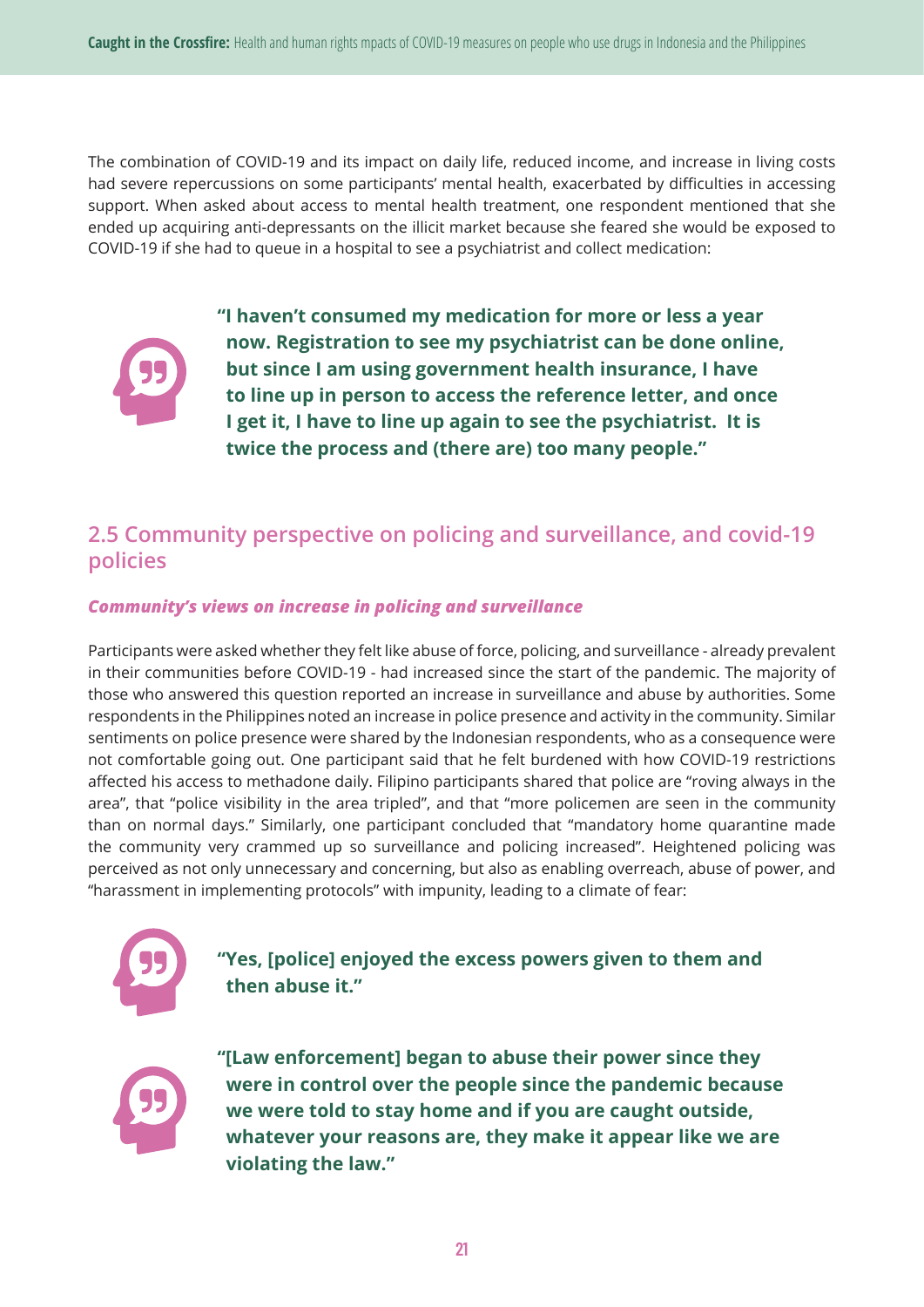

**"I see people arrested for petty reasons and crammed in a very small room or vehicle;"**



## **"There are always policemen in the area. They always reprimand and threaten people of getting arrested if somebody defies."**

The impact of this increase in policing and targeting on people's and communities' sense of security must be understood within the broader climate of violence, harassment, and impunity prevalent in both countries. In the Philippines, since President Duterte came into power in 2016, a brutal 'war on drugs' has resulted in up to 30,000 extrajudicial killings at the hands of law enforcement or unidentified vigilantes; and attempts to silence dissent have taken place through red-tagging, harassment, and summary executions.<sup>40</sup> In Indonesia, people who use drugs continue to be targeted and arrested by police, sometimes with no evidence of drugs in their possession, and people charged for drug offences continue to make up the majority of the prison population.41

In this context, some participants from both countries highlighted how COVID-19 control became a new tool for law enforcement to target people who use or are suspected of using drugs, suggesting a continuum between the governments' responses to the pandemic, and their violent war on drugs. As one respondent summarised, "the target is the drugs, not the health violation." According to several participants, "drug users and pushers are arrested every day" by police supposedly tasked with promoting compliance with COVID-19 health protocols. As a consequence, respondents felt more vulnerable and exposed, especially in relation to their drug use, fearful to leave home, and disproportionately targeted. On this, several participants from Indonesia expressed their belief that people who use drugs continued to be arrested during the pandemic because they are an easy target, and law enforcement agencies benefit from their extortion.

<sup>40</sup> Among others, see: Human Rights Council, 'Situation of human rights in the Philippines: Report of the United Nations High Commissioner for Human Rights', UN Doc. A/HRC/44/22 (29 June 2020), https://undocs.org/en/A/HRC/44/22.

Awaludin Muzaki (2021), 'Pemenuhan Hak Pengguna Narkotika di Masa Pandemi COVID-19' (Jakarta: LBHM), https://lbhmasyarakat.org/wp-content/uploads/2021/03/LBHM-Pemenuhan-Hak-Pengguna-Narkotika-di-Masa-Pandemi-COVID-19.pdf, pag. 18.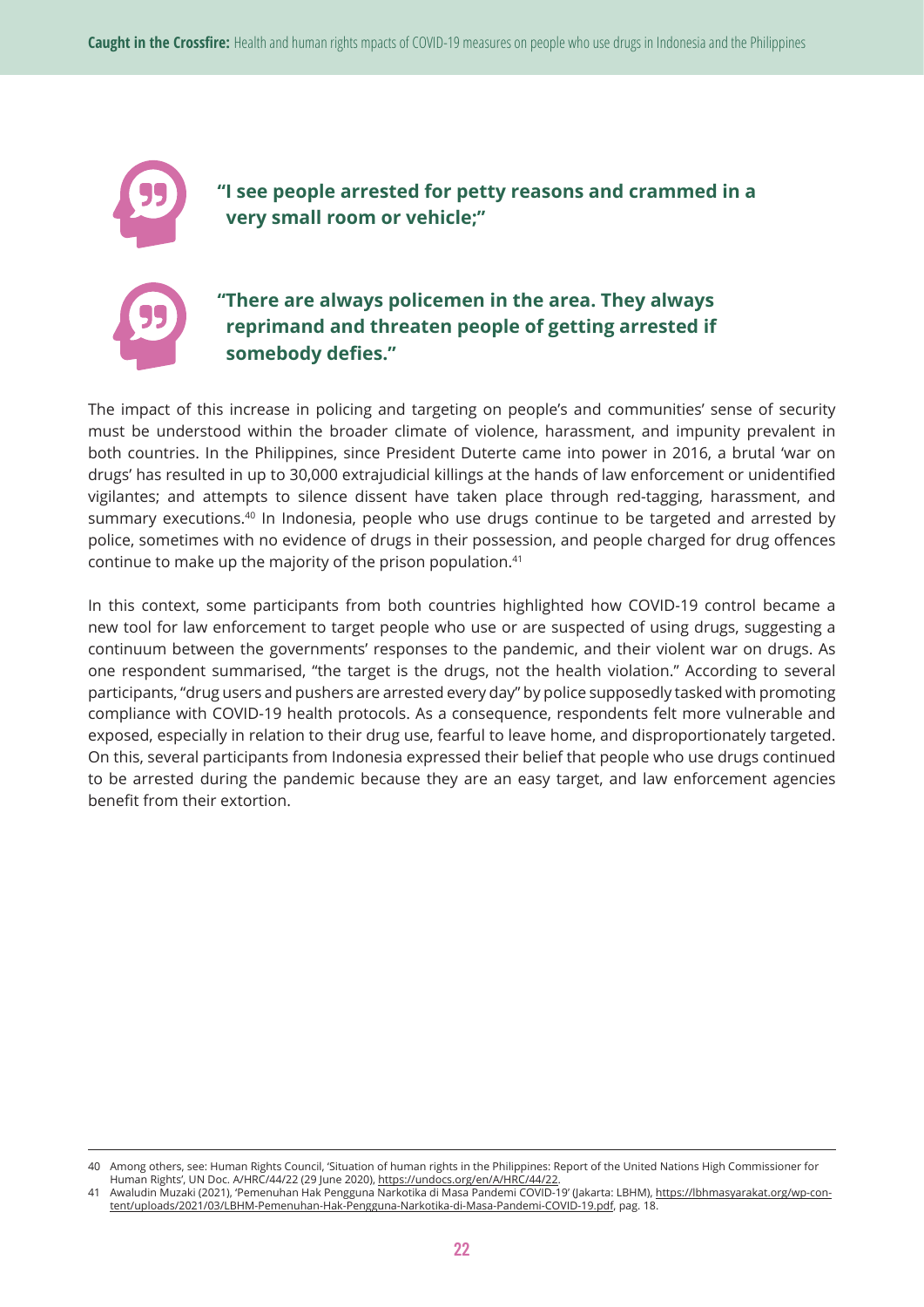### *Community's views and recommendations on the COVID-19 response*

Respondents recommended three key areas of improvement in their respective government's COVID-19 responses:

**a)** More efficient and less intrusive health protocols (such as more widespread vaccination and removal of lockdowns), better implementation of health-related COVID-19 measures, and better coordination among different government agencies, and between the local and national government:



**"Access to health services should not be made difficult. And if [the government] wants to apply a regulation, they should have thought about how people with the lowest income could survive."**

In line with this, respondents suggested increased transparency and the provision of evidence-based, reliable information on the COVID-19 situation was essential.



## **"I would like the government to be more honest with the statistics of the real score of the pandemic."**

At the same time, an urgent need was highlighted to integrate and more effectively balance these measures with more substantial socio-economic support and opportunities. Respondents felt the impact of lockdowns and other restrictions on livelihoods was so dire that COVID-19 control measures were perceived not as essential measures to safeguard health, but primarily as the cause for their loss of jobs and incomes. As raised by Indonesian respondents, effective socio-economic support needs to be complemented by accessible information and tailored awareness-raising on the kind of assistance available, the criteria for eligibility, and pathways to access such support:



**"On one hand, we have to fulfil our family's needs, paying for (online) schools. On the other hand, we could not go anywhere because the road was closed."**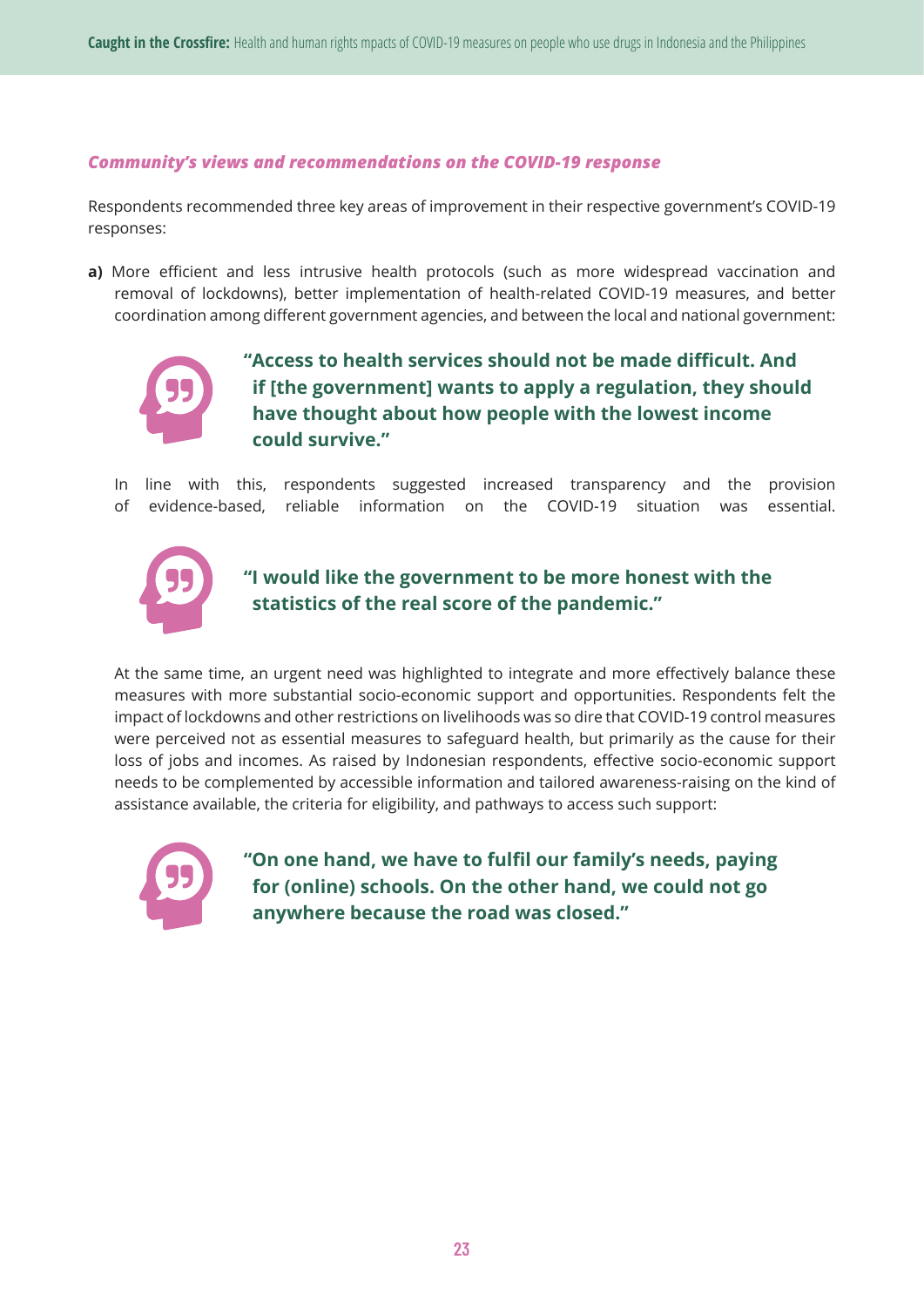**b)** A shift away from punishment and surveillance, coupled with more focus and resources dedicated to comprehensive, health-focused strategies and underlying determinants of health, socio-economic support, and community empowerment and participation. This also requires provision of PPE and of evidence-based information, accessible and tailored to its prospective recipients. This emerged clearly in several recommendations made by Filipino respondents:



**"They should not arrest people for not wearing face-masks because not everyone can afford them. The Government should provide facemasks instead of arresting those not wearing one."**



**"Proper information dissemination and educating the people about the situation will result in better implementation of protocols. People are educated only after being arrested for violating a protocol that they never have heard of and were not informed about."**



**"Not to give police excessive powers since it will get abused. Educate people of what the situation is and give clear directions on what is to be done and explain why instead of just arresting them right away when they don't even know why."**

The same need for better information and awareness-raising was highlighted in Indonesia:



**"The regulation could change significantly over the night, meanwhile not everyone can access the news fairly quickly."**



**"Access to information needs to be clearer for our friends who need treatment in a hospital but the hospital is fully occupied, for those who are currently self-isolating."**

Similarly, one participant commented that the government, including law enforcement agencies, should focus on COVID-19 and take a less punitive approach towards people who use drugs, including by refraining from conducting arrests for drug use and possession.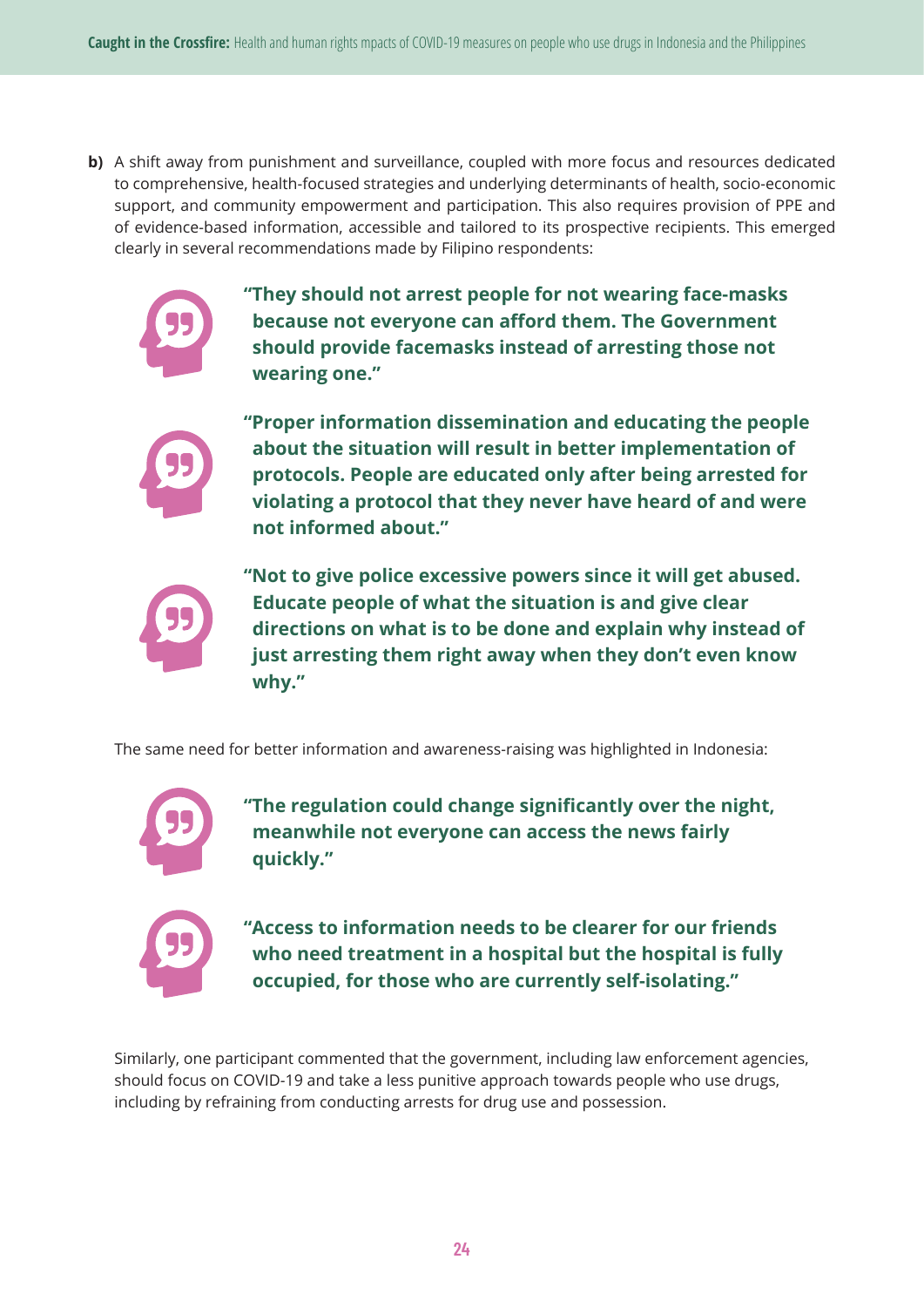**c)** A review and substantial reform of law enforcement involvement in the health response, including by taking steps to ensure "that our law enforcers always follow the proper and correct procedure when arresting someone with or without emergency powers," and to prevent and redress abuse against people who use drugs. One Filipino participant aptly summarised:



**"I feel the government's approach to the crisis was not appropriate, especially on the lockdown, checkpoints, quarantine, aid; the military is ruling - like the Head of the COVID-19 crisis in Cebu City. Seeing tanks on the street, and so many military personnel everywhere is just making the crisis worse, making us feel like we are at war. What are the tanks for? To shoot people or the virus? The government is causing fear on the people - not with the virus but with the law. It's like imposing martial law on the people and magnifying COVID-19 as an alibi."**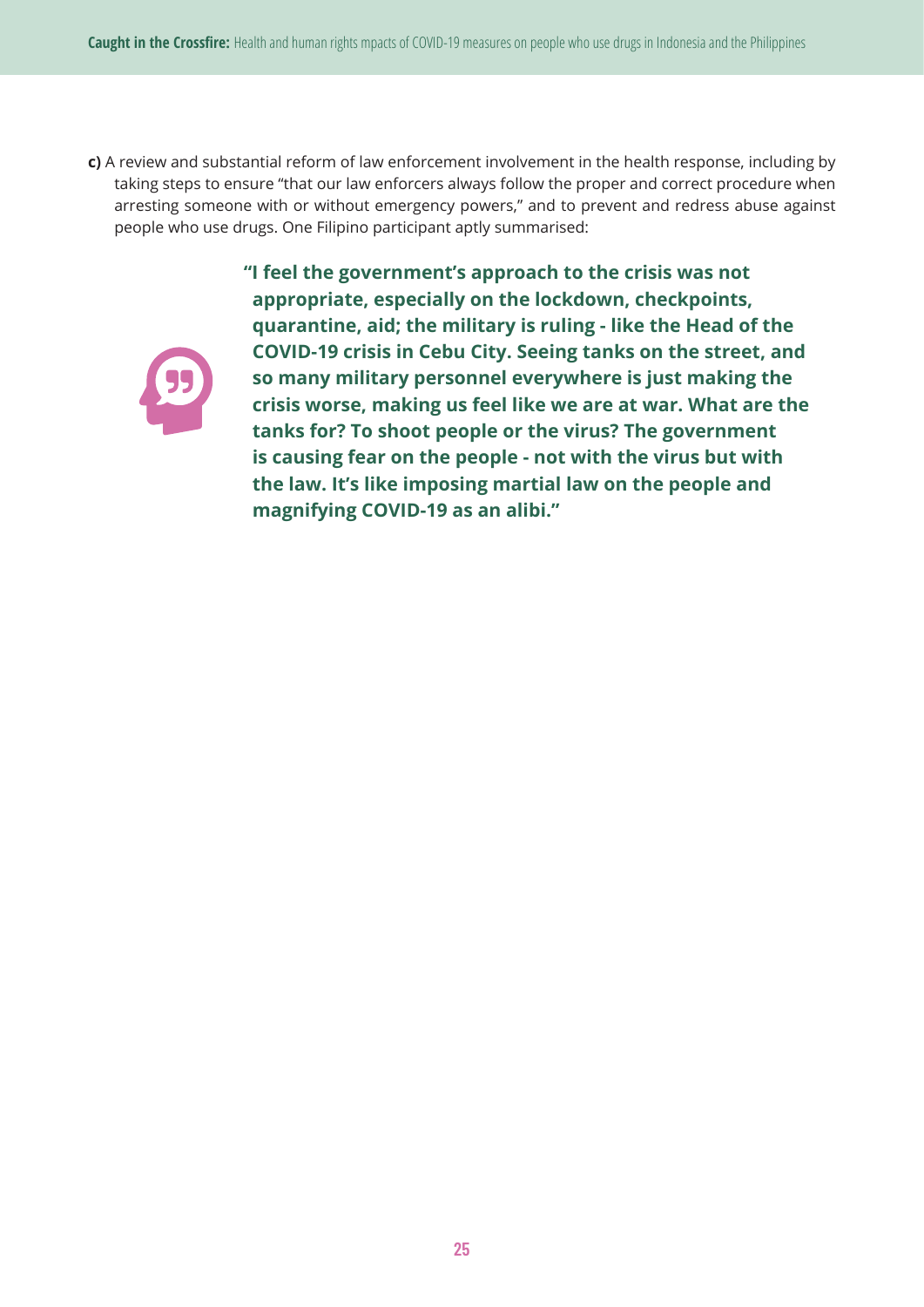## **3. CONCLUSIONS**

Confronted with the spread of COVID-19, several governments – including those of Indonesia and the Philippines - leveraged emergency executive powers to develop and implement policies focused on surveillance, criminalisation, and punishment, placing police and the military at the centre of the response. Conversely, limited attention was paid to social and economic support, community empowerment, and transparency - essential components of any successful public health response. While somewhat exceptional, the centering of security actors and narratives into public health spaces is in fact not a new strategy, but rather a novel manifestation of a broader trend towards the encroachment of law enforcement in health spaces, which in the past seventy years has found clear expression in the global as well as national 'wars on drugs'.

While uncritically supported by many governments, punitive drug control strategies have proven detrimental not only to human rights - enabling abuses and violations - but also to individual and public health, being patently ineffective to solve the very health issues they were introduced to address. People who use drugs as well as other marginalised communities - such as sex workers, people living with HIV, the urban poor - became the key targets of these repressive policies, and have been disproportionately impacted by them. The introduction of parallel punitive responses to confront a new public health threat - COVID-19 - has similarly compounded the vulnerability of these communities by heightening their exposure to the virus, arrest, detention, surveillance, violence, and abuse of force.

The testimonies collected in both Indonesia and the Philippines confirm that the securitisation of the COVID-19 response resulted in an increase of law enforcement presence and activity in already targeted and marginalised communities. The additional, often unchecked powers that police were vested with, were in several cases abused to further criminalise people who use, or are suspected of using, drugs. This combination of punitive anti-drug campaigns and securitised COVID-19 control compounded the vulnerability of people who use drugs and their communities by exposing them to a heightened risk of discrimination, harassment, and violence, as well as COVID-19 transmission. As such, these testimonies clearly highlight the fallacies of securitised responses to complex health issues: the focus on control and punishment, and the empowerment of law enforcement actors rather than health professionals and communities, translated into widespread lack of transparency and misinformation, mistrust, and even exposure of the population to health risks. Limited financial resources were invested in patrolling and surveillance, while families and marginalised groups struggled without social and economic support required to comply with health protocols in the first place.

Responsibility for the failure to control the spread of the virus was thus shifted from the government onto individuals, who were often left facing an impossible choice between providing for themselves and their families on the one hand, and facing the risk of COVID-19 and criminalisation on the other. The result was a vicious cycle of increased marginalisation and stigmatisation, heightened precarity, poverty, and inequality. In this context, many found support in communities, networks of peers, and civil society organisations, which quickly adapted their operations to ensure the assistance the government failed to provide.

With punitive strategies typical of drug control replicated to confront COVID-19, people who use drugs (or people who are involved in the drug market) noted the misuse of new law enforcement powers as an additional tool to control and target them, creating a war on drugs - war on COVID-19 - war on the poor continuum. Drug-related arrests continued during the lockdown, by the same authorities supposedly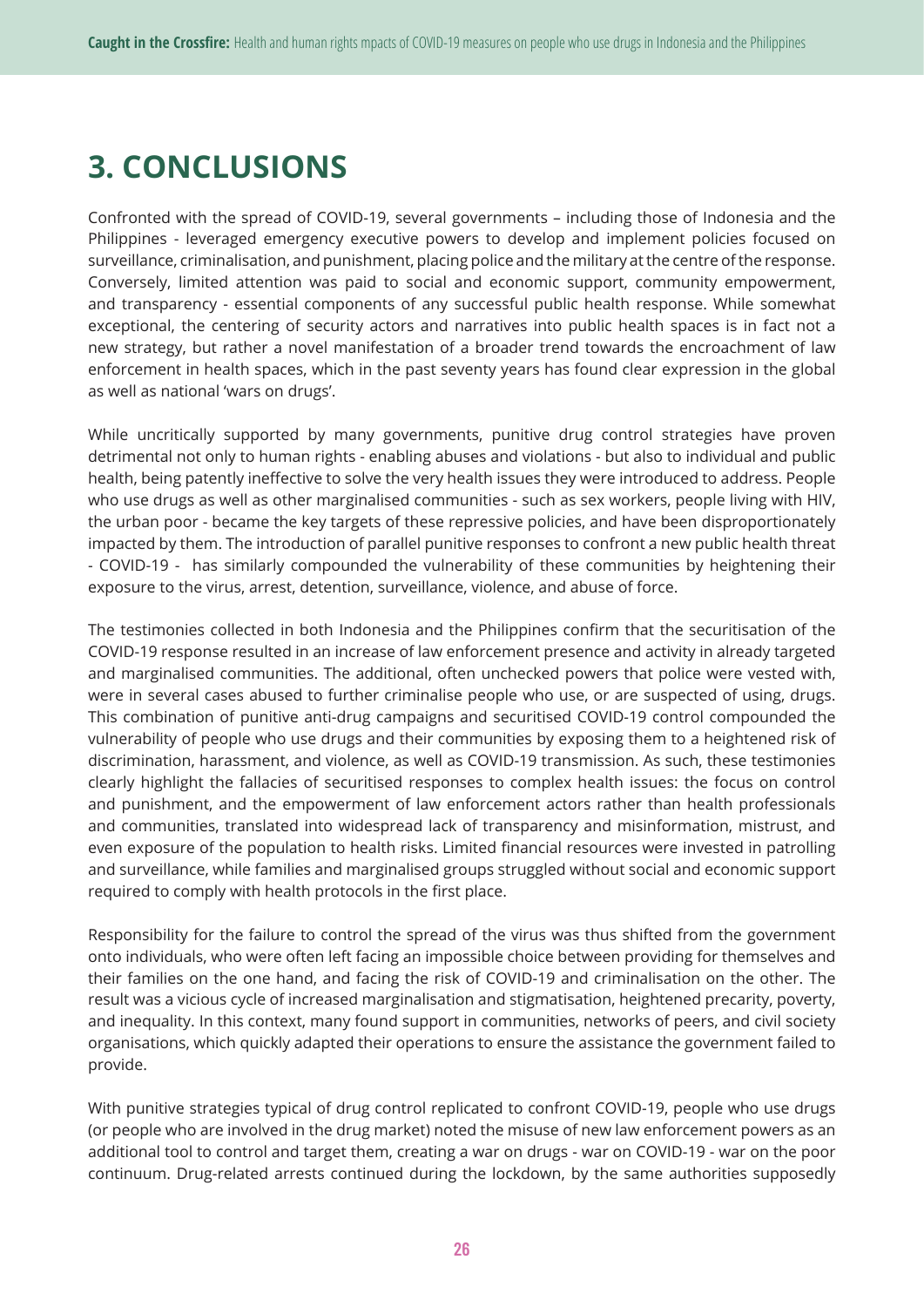tasked with safeguarding community health, while suspected violations of health protocols became a new excuse to reprimand, drug test, stop and search people who use drugs; with no oversight or accountability for abuses. This led to human rights violations, including in the form of arbitrary arrest and detention, ill-treatment, and violations of the right to privacy. It also had a chilling effect on access to health services, both in relation to COVID-19 and for pre-existing conditions, by people who use drugs and their communities; effectively becoming an obstacle to the successful control of the pandemic, while also impinging on the treatment of other health issues. As such, the pandemic experiences of people who use drugs provide a glimpse into the negative and potentially far-reaching consequences of centering law enforcement in the response to health crises, particularly on communities with a history of criminalisation, but inevitably also on the general community.

Respondents' lived experiences with pandemic responses and law enforcement enabled them to give clear recommendations for how to adjust course: transparency, accountability, reform of law enforcement powers and diversion of resources towards health and its underlying determinants, socio-economic support, and community empowerment.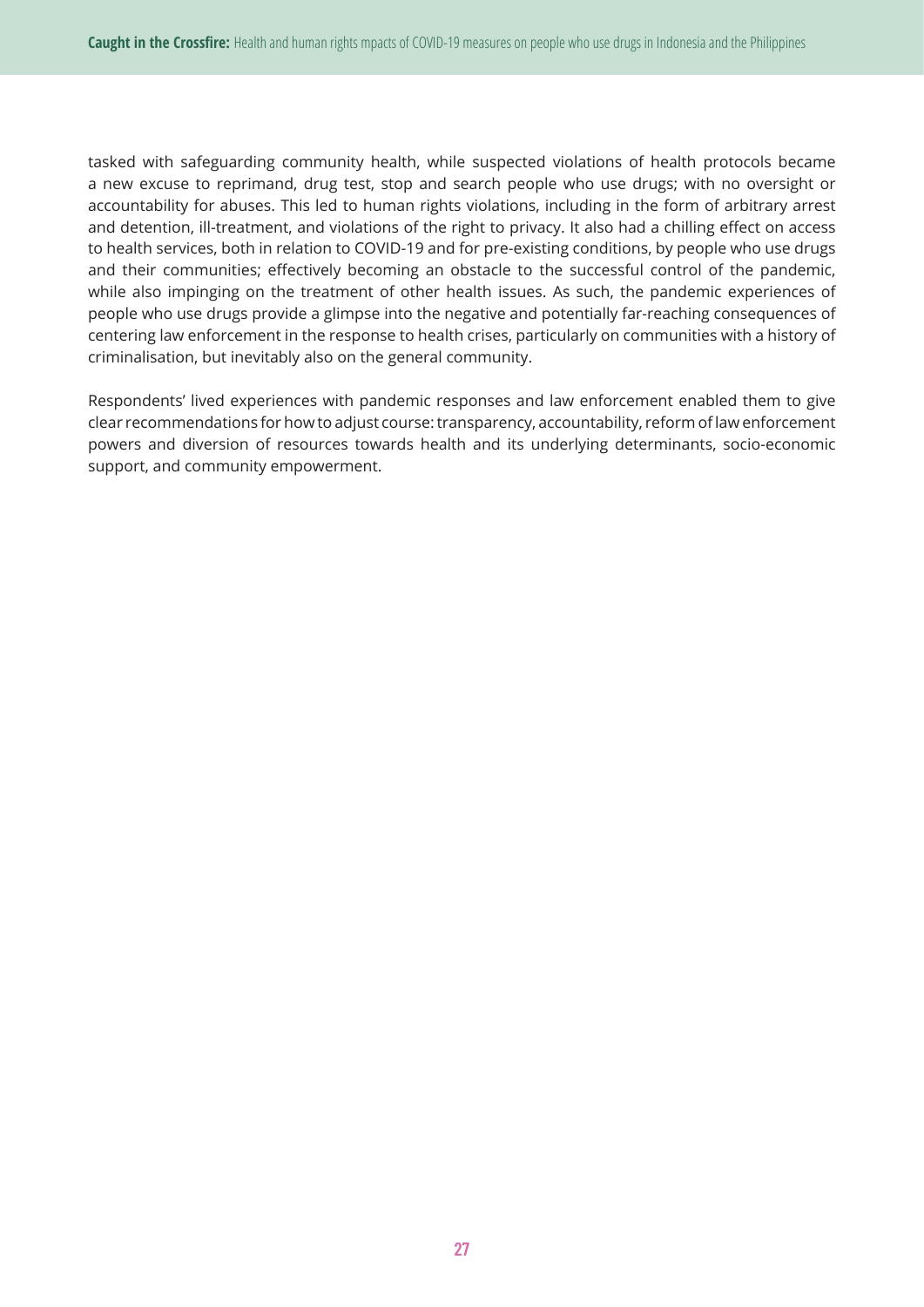## **Annex 1 SURVEY TOOLS**

COVID-19, and governments' response to its outbreak, is having an unprecedented impact on peoples' lives. In many cases, the response to COVID-19 has featured an expansion of law enforcement powers, resulting in increased policing, surveillance, and deprivation of liberty. Vulnerable and marginalised populations have reportedly been negatively impacted by these developments.

This survey is aimed at assessing the impact of these securitised responses on your rights and liberties, and on your health. We will ask you about your experiences and perceptions during the COVID-19 pandemic, with a focus on policing and surveillance.

We encourage you to include any details you feel comfortable sharing about encounters with law enforcement, and your fears and concerns surrounding the COVID-19 response. The information you share will be kept confidential.

| <b>DEMOGRAPHIC</b>                                |                                              |                                                     |                                                                              |                  |                          |
|---------------------------------------------------|----------------------------------------------|-----------------------------------------------------|------------------------------------------------------------------------------|------------------|--------------------------|
| - Age                                             |                                              |                                                     |                                                                              |                  |                          |
|                                                   | $\Box$ 18 – 22 $\Box$ 22 – 30 $\Box$ 30 – 45 |                                                     | $\Box$ 45 – 60                                                               | $\Box$ Over 60   |                          |
|                                                   |                                              |                                                     |                                                                              |                  |                          |
| - Gender                                          |                                              |                                                     |                                                                              |                  |                          |
| $\Box$ Male                                       | $\Box$ Female                                | $\Box$ Trans                                        | $\Box$ Non-binary $\Box$ Other                                               |                  | $\Box$ Prefer not to say |
|                                                   |                                              |                                                     |                                                                              |                  |                          |
| - Country you currently (since pandemic) live in  |                                              |                                                     |                                                                              |                  |                          |
| $\Box$ Indonesia                                  |                                              | $\Box$ Malaysia $\Box$ Philippines $\Box$ Singapore |                                                                              | $\Box$ Sri Lanka | $\Box$ Other             |
|                                                   |                                              |                                                     |                                                                              |                  |                          |
| - Nationality                                     |                                              |                                                     |                                                                              |                  |                          |
| - Employment                                      |                                              |                                                     |                                                                              |                  |                          |
|                                                   |                                              |                                                     |                                                                              |                  |                          |
| $\Box$ Fixed                                      |                                              | $\Box$ Freelance $\Box$ Unemployed                  |                                                                              |                  |                          |
| - Would you define yourself as: (all appropriate) |                                              |                                                     |                                                                              |                  |                          |
|                                                   |                                              |                                                     |                                                                              |                  |                          |
|                                                   |                                              |                                                     | $\Box$ Person who uses drugs $\Box$ Sex worker $\Box$ Person living with HIV |                  |                          |
|                                                   |                                              |                                                     | $\Box$ Member of the LGBTQI+ community $\Box$ Migrant worker                 |                  |                          |
| $\Box$ Other                                      |                                              |                                                     |                                                                              |                  |                          |

## **IMPACT OF COVID-19?**

| - Were any of the following measures put in place where you live, to control the |  |  |  |  |
|----------------------------------------------------------------------------------|--|--|--|--|
| spread of COVID-19?                                                              |  |  |  |  |

| $\Box$ Curfews             | $\Box$ Limitations to freedom of movement (i.e. lockdown) |                |                                                                                       |  |
|----------------------------|-----------------------------------------------------------|----------------|---------------------------------------------------------------------------------------|--|
|                            |                                                           |                | $\Box$ Mandatory quarantine at home $\Box$ Mandatory quarantine in detention facility |  |
| $\Box$ Mandatory face mask |                                                           | $\Box$ Testing |                                                                                       |  |
| $\Box$ Other:              |                                                           |                |                                                                                       |  |
|                            |                                                           |                |                                                                                       |  |

#### **- Were you infected with covid-19?**

□No □Yes □I don't know/I am not sure □Prefer not to say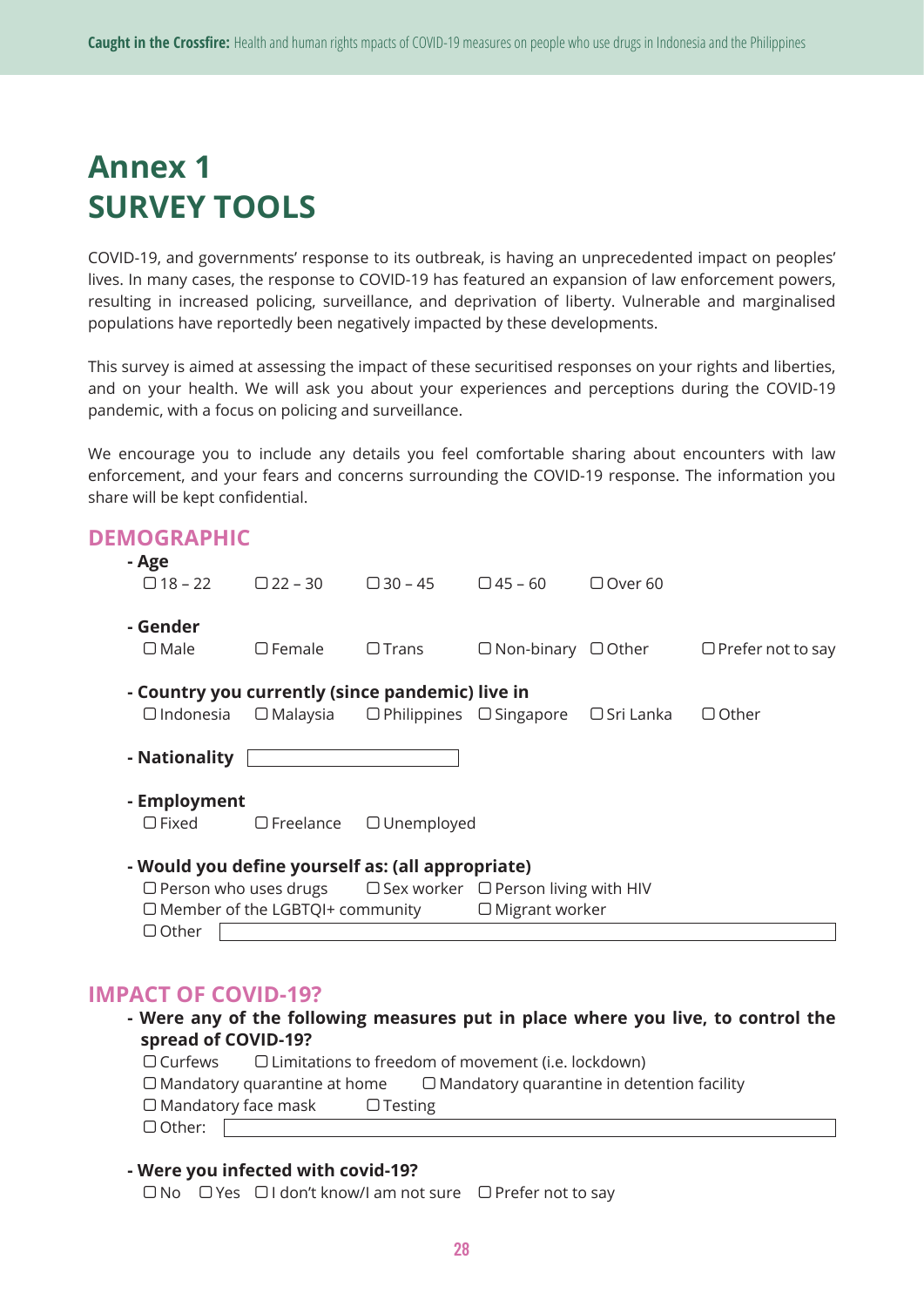#### **- Were your income and employment negatively affected by the pandemic?**

| ∩No | Yρς |
|-----|-----|

- Details

 $\Box$  Prefer not to say

### **- Was your housing situation negatively impacted by the pandemic?**

| $\Box$ No $\Box$ Yes     |
|--------------------------|
| - Details                |
| $\Box$ Prefer not to say |

## **- If you replied yes to any of the above, did you receive any economic or other support by the state?**

| $\Box$ No | <b>T</b> Yes |
|-----------|--------------|
| - Details |              |

 $\Box$  Prefer not to say

## **- Is there anything you want to add on this section?**

## **CONTACT WITH THE POLICE OR OTHER LAW ENFORCEMENT DURING THE COVID-19 PANDEMIC**

#### **- During the COVID-19 outbreak, did you break curfew or other lockdown measures?**  No Yes

 $\Box$  If yes, for what reason? (work, family, other reasons)  $\Box$  Prefer not to say

**- During the COVID-19 outbreak, were you stopped by law enforcement in connection with COVID-19 control measures?**

 $\Box$ No  $\Box$ Yes

| - How many times?                                       |  |
|---------------------------------------------------------|--|
| - Did it lead to a fine, arrest, or detention?          |  |
| - Did you feel the stop to be arbitrary, and if so why? |  |
| - Any more details?                                     |  |

**- During the COVID-19 outbreak, were you arrested in connection with COVID-19 control measures?** 

 $\Box$  No  $\Box$  Yes

- How many times?
- Was a reason provided for your arrest? [
- During arrest, were COVID-19 health safeguards respected (masks, distancing, etc)?

- Were you subject to degrading or abusive treatment?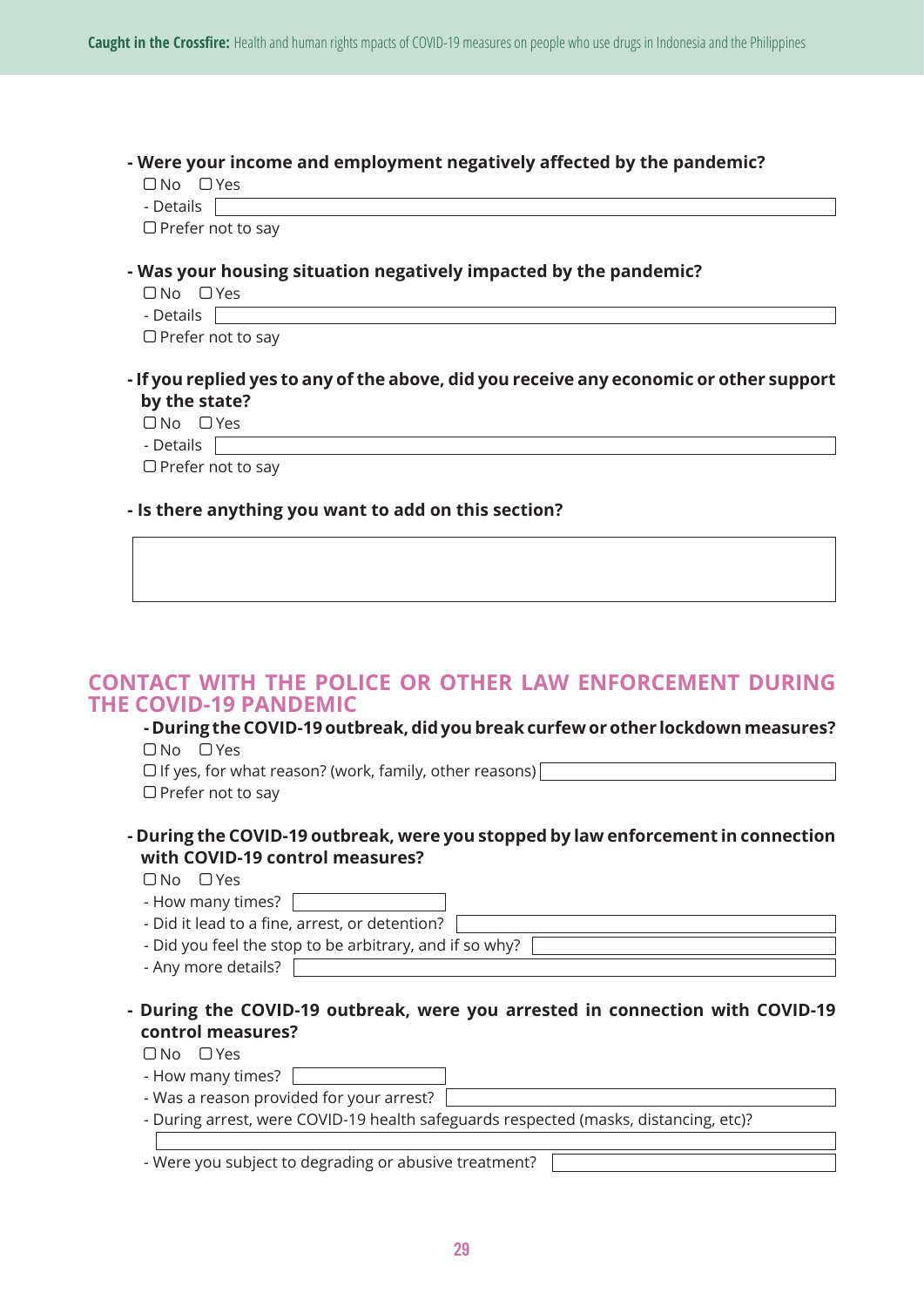**- During the COVID-19 outbreak, did you experience any form of verbal or physical abuse or ill-treatment by the part of law enforcement?** 

| ON⊡                      | J Yes |
|--------------------------|-------|
| - Details                |       |
| $\Box$ Prefer not to say |       |

- **If you indicated experiencing any ill-treatment by law enforcement during the COVID-19 outbreak, did you feel like you could report your experience to the authorities?** 
	- Details
- **Do you feel like abuse and ill-treatment by law enforcement has increased in your community\* since the COVID-19 outbreak? And if so, in what ways?**  - Details
	-
- **During the COVID-19 outbreak, did you experience any form of discrimination by the part of law enforcement?**

| l IN <sub>O</sub> | $\Box Y$ es |  |
|-------------------|-------------|--|
| - Details         |             |  |

 $\Box$  Prefer not to say

**- Overall, since the outbreak of COVID-19 do you feel like your community has been subject to more policing/increase in targeting and surveillance by law enforcement?** No Yes In what ways?

## **- How does this make you feel? (safer, disproportionately targeted, more vulnerable)**

□ Don't know/prefer not to say

#### **- Is there anything you want to add on this section?**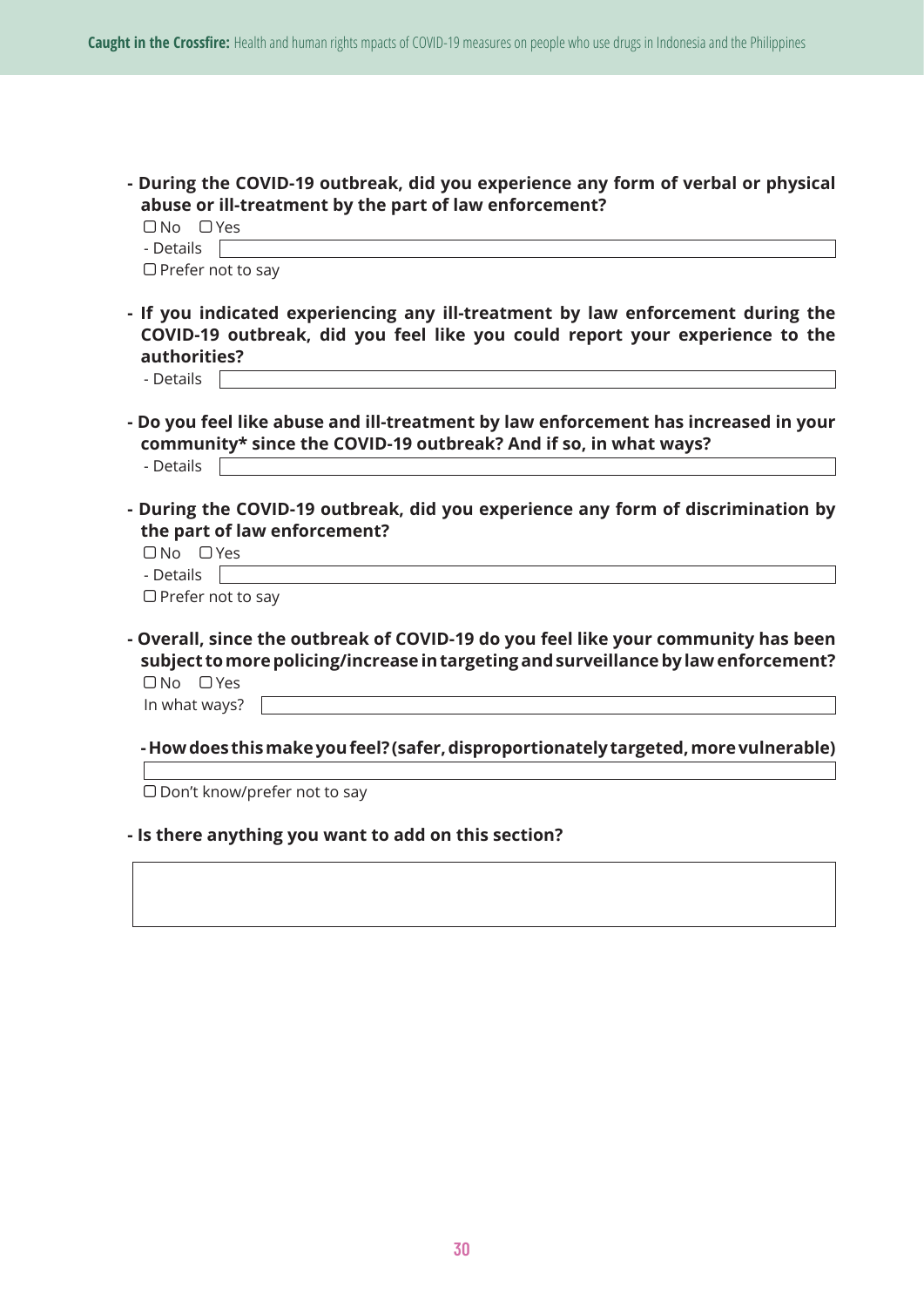## **GENDER-BASED VIOLENCE DURING COVID-19**

**- Did you experience gender-based violence during the COVID-19 outbreak?**   $\Box$  No  $\Box$  Yes  $\Box$  Prefer not to say

**- If you responded 'yes', did you report it to the police/law enforcement agencies?**   $\n *N*o *N Y es*\n$ 

#### **- If you did not report it, what was your main concern?**

 $\Box$  I don't trust the police

 $\Box$  I am afraid I will be detained/criminalised because I am part of the communities

- $\bigcap$  Other:  $\bigcap$
- **If you reported it to the police, how would you rate your experience?**   $\Box$  I am satisfied and feel protected  $\Box$  I am not satisfied and do not feel protected

## **DETENTION DURING COVID-19**

## **- During the COVID-19 outbreak, have you been incarcerated?**

Yes

| - Where were you detained?                   |  |  |
|----------------------------------------------|--|--|
| - What it was for? (COVID-19 related, other) |  |  |
| - Length of stay                             |  |  |
| - Conditions of detention (ventilation,)     |  |  |

- Respect of COVID-19 safeguards (face masks, sanitizer,… for both detainees and staff, distancing)  $\Box$  No

 $\Box$  Prefer not to say

### **- During the COVID -19 outbreak, have you been detained in quarantine centres or other detention facilities not specified above?**

Yes

 $\Box$ No

 $\Box$  If yes, can you provide more details on:

- Length of stay

- Conditions of detention (ventilation, ..)

- Respect of COVID-19 safeguards (face masks, sanitizer,… for both detainees and staff, distancing)

 $\Box$  Prefer not to say

#### **- Is there anything you want to add on this section?**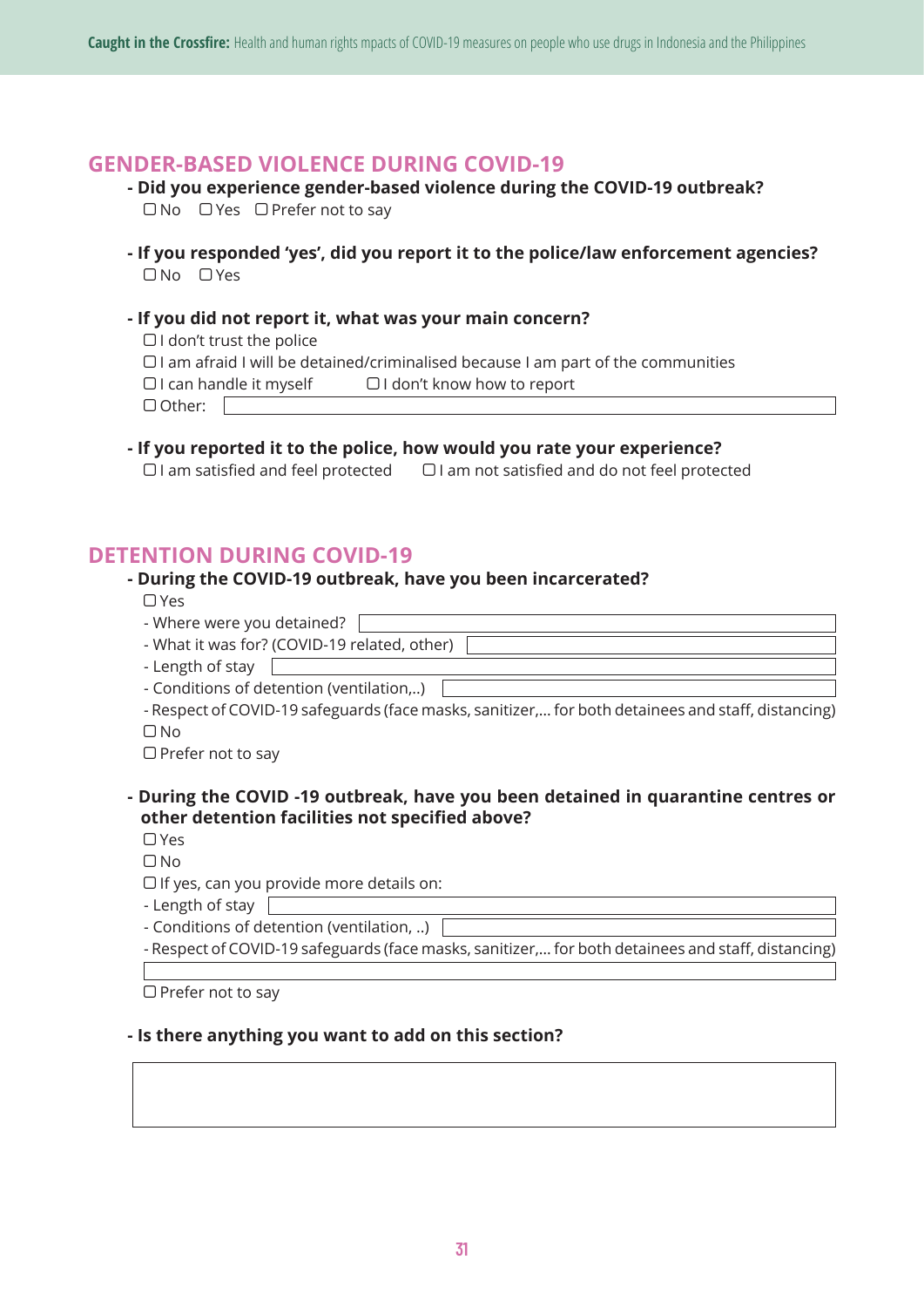## **COVID-19 VACCINATION**

#### **- Have you been vaccinated for COVID-19?**

 $\Box$  No  $\Box$  Yes  $\Box$  Prefer not to say

#### **- If you responded yes, was law enforcement present?**

 $\Box$  No  $\Box$  Yes, but it did not bother me  $\Box$  Yes, and it did bother me  $\Box$  Prefer not to say

## **- If you responded yes, was any personal information collected that you did not feel comfortable providing?**

No Yes (details):

### **- If you responded no, do you plan on getting vaccinated when the vaccine becomes available?**

 $\Box$  Yes  $\Box$  No  $\Box$  I am not sure  $\Box$  Prefer not to say

**- If you responded no or not sure, do you have any concerns about personal information that you will have to provide?**

|            | $\Box$ No $\Box$ Yes Details |
|------------|------------------------------|
| - Details: |                              |

□I don't know/prefer not to say

## **HEALTH SERVICES**

## **- Have you been tested for COVID-19?**

 $\Box$  No  $\Box$  Yes

#### **- Where did you do COVID-19 test?**

| $\Box$ Hospital        | $\Box$ Primary health clinic |                                       | $\Box$ Private clinic | $\Box$ My office |  |
|------------------------|------------------------------|---------------------------------------|-----------------------|------------------|--|
| □ Mobile COVID-19 test |                              | $\Box$ Government office $\Box$ Other |                       |                  |  |

## **- Was it mandatory?**

 $\Box$  No  $\Box$  Yes **-** Why? (requirement for travel, requirement for work)  $\Box$  Prefer not to say

#### **- Was law enforcement involved in COVID-19 test?**

 $\Box$  No  $\Box$  Yes, and it did not bother me  $\Box$  Yes, and it bothered me

#### **- In what way does law enforcement is involved in COVID-19 test?**

| $\Box$ Registration process                  | $\Box$ Guarding/securing the test centre |          |  |
|----------------------------------------------|------------------------------------------|----------|--|
| $\Box$ Observing the swab/blood test process |                                          | OOthers: |  |